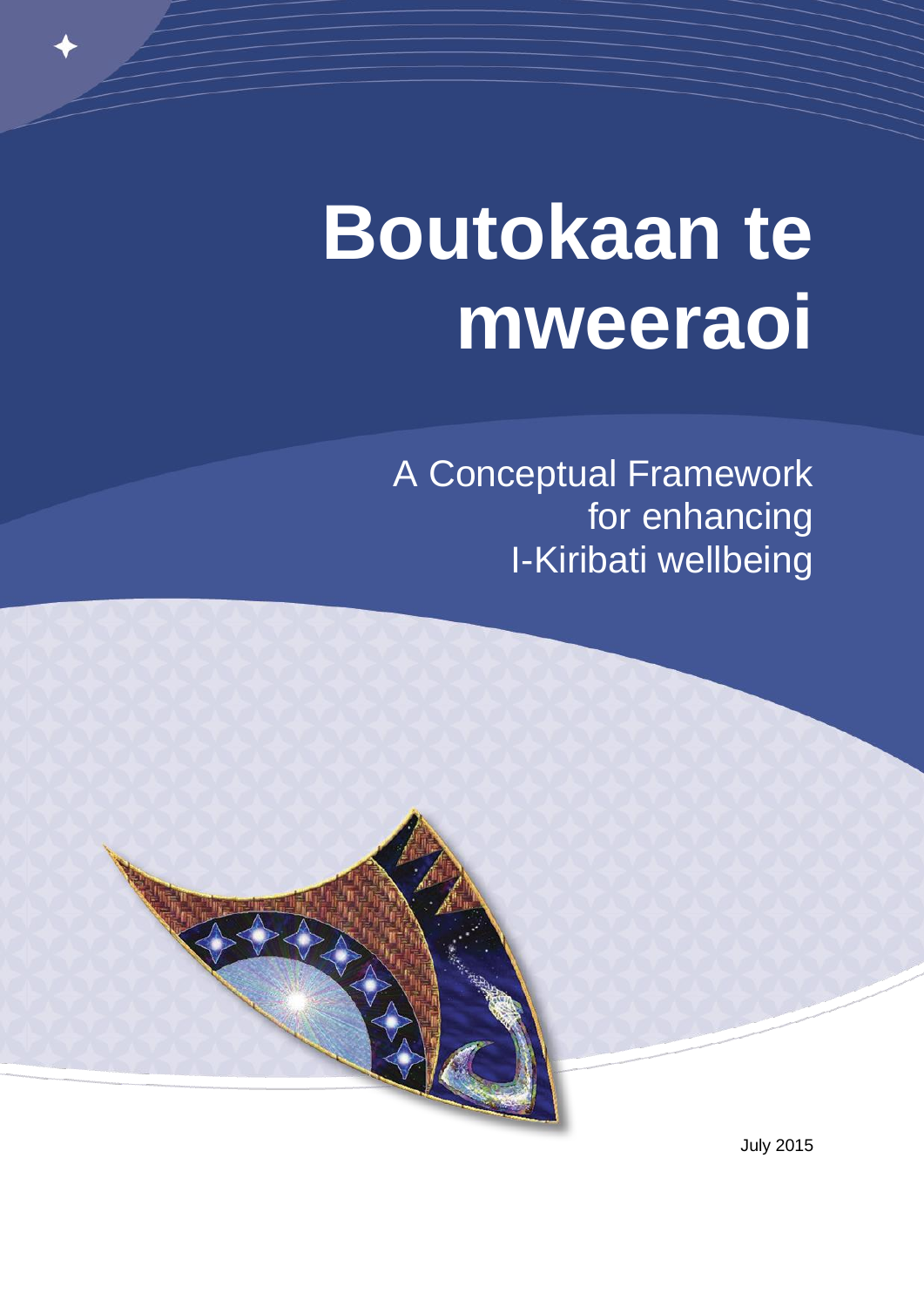#### **Guide on the use of the Kiribati Conceptual Framework**

This document can be used for research purposes, educational activities and programmes which promote the wellbeing of our families and communities. The Working Group request that the integrity of the concepts and knowledge is maintained, and not be used in a way as to cause harm or violate relationships between people. Nor should the meanings of these values and principles be subsumed under the definitions of meanings that belong to other cultures and beliefs. The indigenous knowledge and their interpretations in this document remain the intellectual property of the Working Group and the Kiribati community in New Zealand. Copyright of this framework belongs to the Ministry of Social Development. The use of any part of this document is to be appropriately acknowledged.



#### **La Tapu (Sacred Sail)**

The basic shape is that of a Pacific canoe sail. This represents the vaka/canoe which is important in traditional Pacific navigation and exploring new horizons.

The fishhook represents sustainability as well as traditional knowledge. The fishhook colour shows the colours of the paua shell, which represents our migration to New Zealand and adapting to a new way of life while maintaining our traditions. The fishhook is linked to a spiritual cord which disappears up to the heavens. This represents our link as Pacific Islanders with our creator and the importance of our traditional and contemporary belief system. The background of the fish hook represents the sea which merges into a star filled night sky. These natural elements were the navigator's pathways to new horizons.

The triangular patterns above the fishhook is a common design motif found in all Pacific cultures. I used this pattern to represent a common thread found between the Pacific Islands.

The woven pattern represents the Kaiga (family), as a close knit unit. Each member in the Kaiga has a role and purpose in the same way each strand supports one another.

The seven stars represent the seven Pacific Island nations/groups of; Cook Islands, Niue, Sāmoa, Fiji, Tuvalu, Tonga and Tokelau. Together, they represent a collective star formation which provides support and guidance to the vulnerable. To the left of the arched 7 stars is a lagoon with a radiating light emanating outwards. The lagoon represents a safe and protected environment. The radiating light represents a new life nurtured within this safe environment while surrounded and supported by family, cultural knowledge, belief, and alofa (love).

Tiaki Fati Kirifi – Tokelau.

Note: The original design by Tiaki Fati Kirifi for La Tapu (Sacred Sail) had seven stars to represent the largest Pacific Island nations/groups by population in New Zealand. Through the publication of this Kiribati Conceptual Framework the Kiribati community can be assured that their own eighth star is rising more visibly in New Zealand.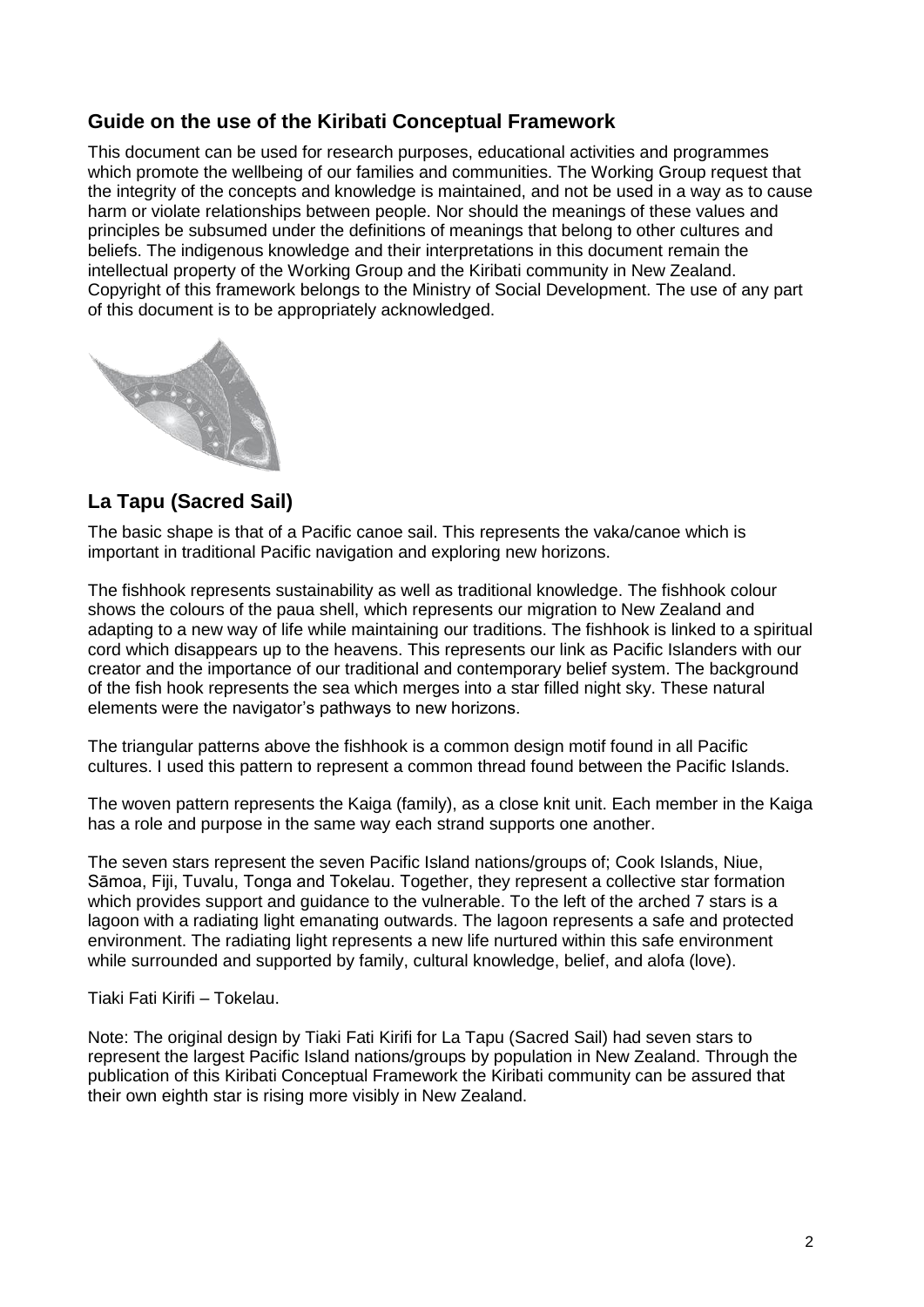# **Contents**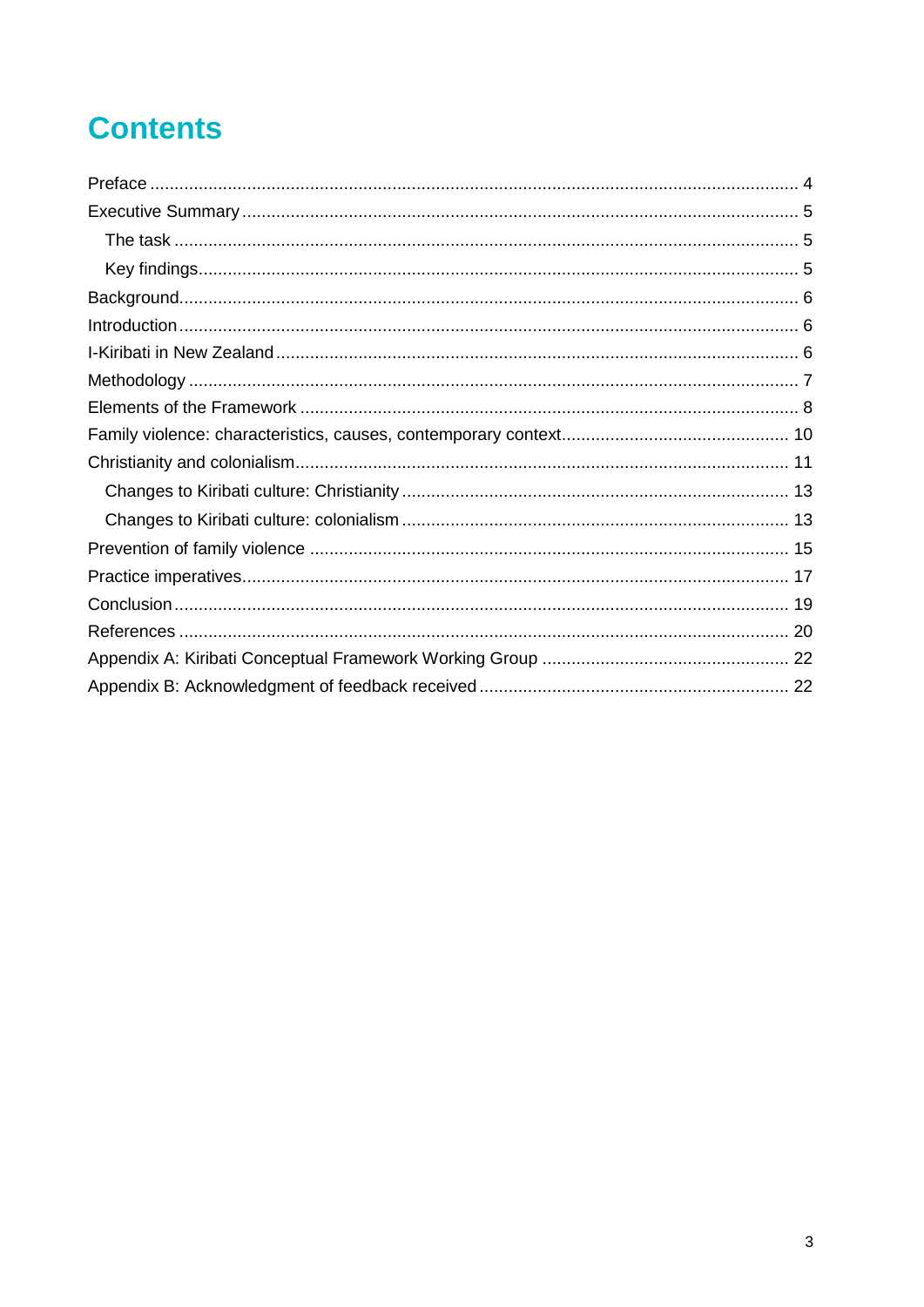### **Preface**

This document is the product of a collective effort, and the first nation-wide collaboration between Kiribati communities and government in New Zealand.

Leaders from the South Island Kiribati communities were instrumental in initiating contact with the Ministry of Social Development (MSD) to get a Kiribati Conceptual Framework onto their agenda, and have guided the project from conception to fruition. Members of the Kiribati community from across New Zealand who helped to nominate the Working Group and recruit the facilitator included Dr. Tabwe Bio, Takeua Burnett, Charles Enoka, Rokobina Harrison, Rairaki Ioane, Tikanteiti Mackenzie, Ueaieta Namanoku, Kataua Matita and Kanikua Raman.

As facilitator, Rose Namoori-Sinclair played a crucial role in keeping the Working Group and the wider community informed about the purpose and progress of the Working Group's activities. Maria Kum-On Lucas and Rose Namoori-Sinclair also translated all communications from the MSD into Kiribati, and provided invaluable assistance with translations and editing of this document.

The Working Group's sincere and insightful exploration of the issues surrounding indigenous notions of both wellbeing and family violence during a two-day *boowi* (meeting) in February 2015 was impressive and heartening. The Working Group continued its thoughtful engagement at each stage of the drafting of the Conceptual Framework, and also in reaching out to their respective communities to keep them informed. A full list of the Working Group members is provided in Appendix A.

We gratefully acknowledge the considered feedback received on drafts of the Kiribati Conceptual Framework from communities and individuals across New Zealand and also in Kiribati. These are listed in Appendix B.

We were especially fortunate to have the Honourable Minister of Education in Kiribati, Nei Maere Tekanene, share her time to serve as external reviewer of the final draft of the Conceptual Framework. The Honourable Minister had been the lead researcher for the *Kiribati Family Health and Support Study: A Study on Violence Against Women and Children* (2010). *Ara karabwarabwa nakoim*, Nei Maere.

We are also indebted to Maiava Carmel Peteru, lead consultant on *Ngā vaka o kāiga tapu: A Pacific Conceptual Framework to address family violence in New Zealand* for her expert advice and illuminating provocations throughout the development of the Kiribati Conceptual Framework.

The Kiribati Conceptual Framework would not have come into being without the commitment of the director of the Pacific Unit at MSD, Liz Tanielu, and all her team, including Jenny Virtue, Vai Tuita'alili, with a special mention for Marie Schmidt who kept us on task: *kam rangi n bati n rabwa*.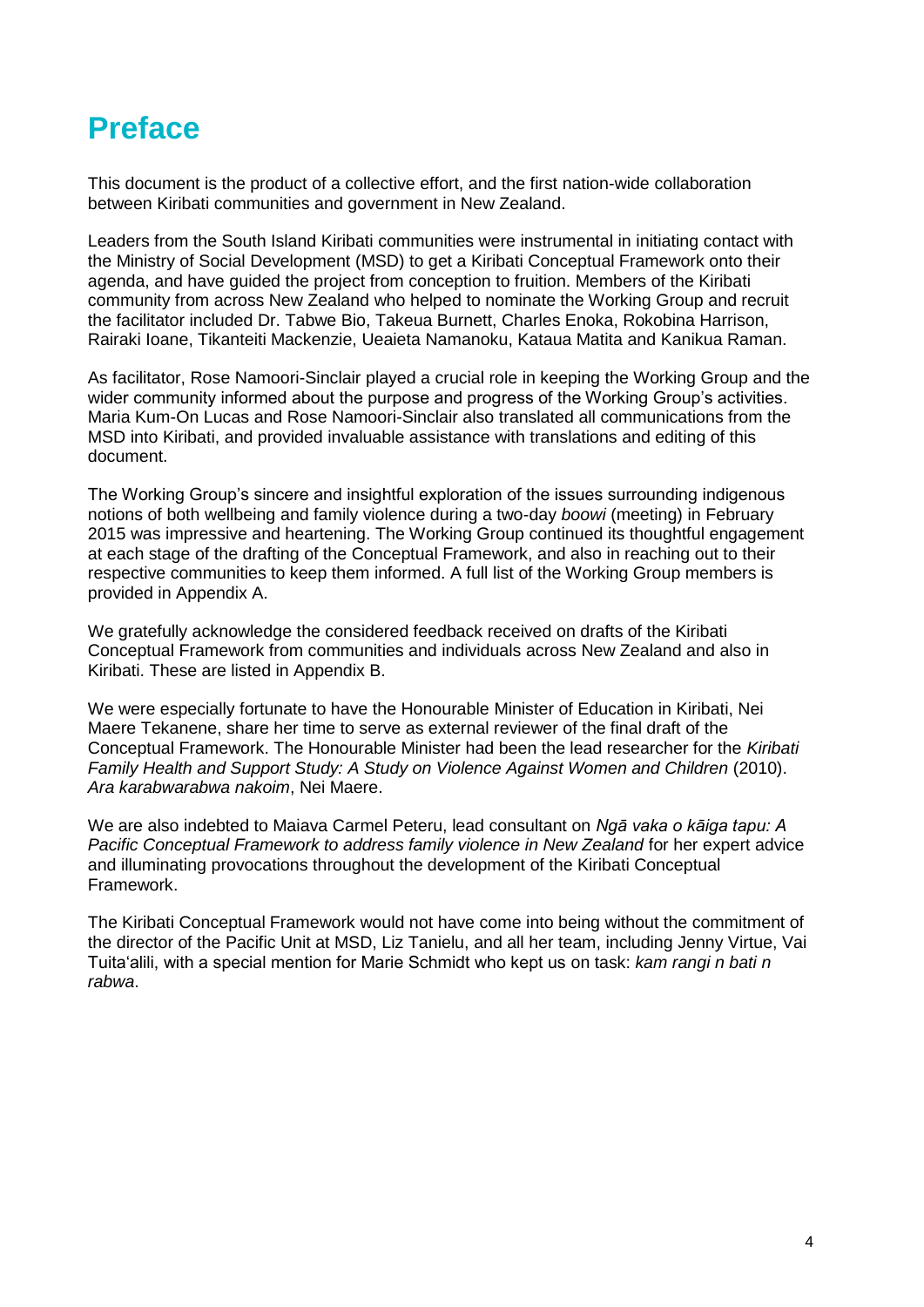# **Executive Summary**

#### **The task**

The Kiribati Working Group (the Working Group) was tasked with actively informing the development of a Kiribati Conceptual Framework for our own indigenous concepts of the good life. The primary purpose of the Conceptual Framework is to help inform I-Kiribati practitioners and mainstream organisations working with I-Kiribati victims, offenders and their families and/or communities affected by family violence or *te kiriwee n te mweenga*. However, it is possible that it may be used to guide other government and non-government agencies in their provision of services to I-Kiribati communities in New Zealand. The Conceptual Framework is not a definitive piece of work but provides a way of addressing and preventing violence based on the core concepts, values and beliefs of *te katei ni Kiribati*, (the Kiribati philosophical worldview). The Working Group understands that the Conceptual Framework may need to be revised in the future so that it is relevant to the diverse realities and lived experiences of I-Kiribati families in New Zealand. The Working Group strongly advocates for approaches that are embedded in *te taetae ni Kiribati*, the Kiribati language.

#### **Key findings**

- 1. The Working Group asserts that *marin abara* (a healthy environment and ecology); *te toronibwai* (skills of self-reliance related to subsistence and spiritual communion with nature); *te katei* (customary practices unique to I-Kiribati); and *te karinerine* (the demonstration of respect) within *te utuu* (the family), *te kaainga* (the extended family hamlets), and *te mwaneaba* (the customary hall of community governance) are fundamental to Kiribati concepts of *te maiu raoi* or the good life.
- 2. The Working Group identified the following key social and cultural structures for cultivating the good life and enhancing wellbeing for I-Kiribati: *te utuu/kaainga* (the family); *te mwaneaba* (the customary hall of community governance); *ataakin ao maiuakinan te katei ni Kiribati* (maintenance of Kiribati custom); and *reiakinan te rabakau i bukin te toronibwai* (teaching and learning the skills of self-reliance required to live in harmony with the environment).
- 3. The Working Group considered the roles that Christianity and colonialism have played in engendering social and cultural change for I-Kiribati, and concluded that both had brought a combination of positive and negative influences on what I-Kiribati accept as either normal or ideal values and behaviours.
- 4. The Working Group recommended *te katei* or culturally based practice imperatives for working with I-Kiribati victims, offenders and their *utuu* and/or communities affected by different forms of family violence; these are detailed in the Framework.

*Taeka n rabakau:*

*Kateira ma rabakaura bon kinaakira*

Our culture and knowledge are our identity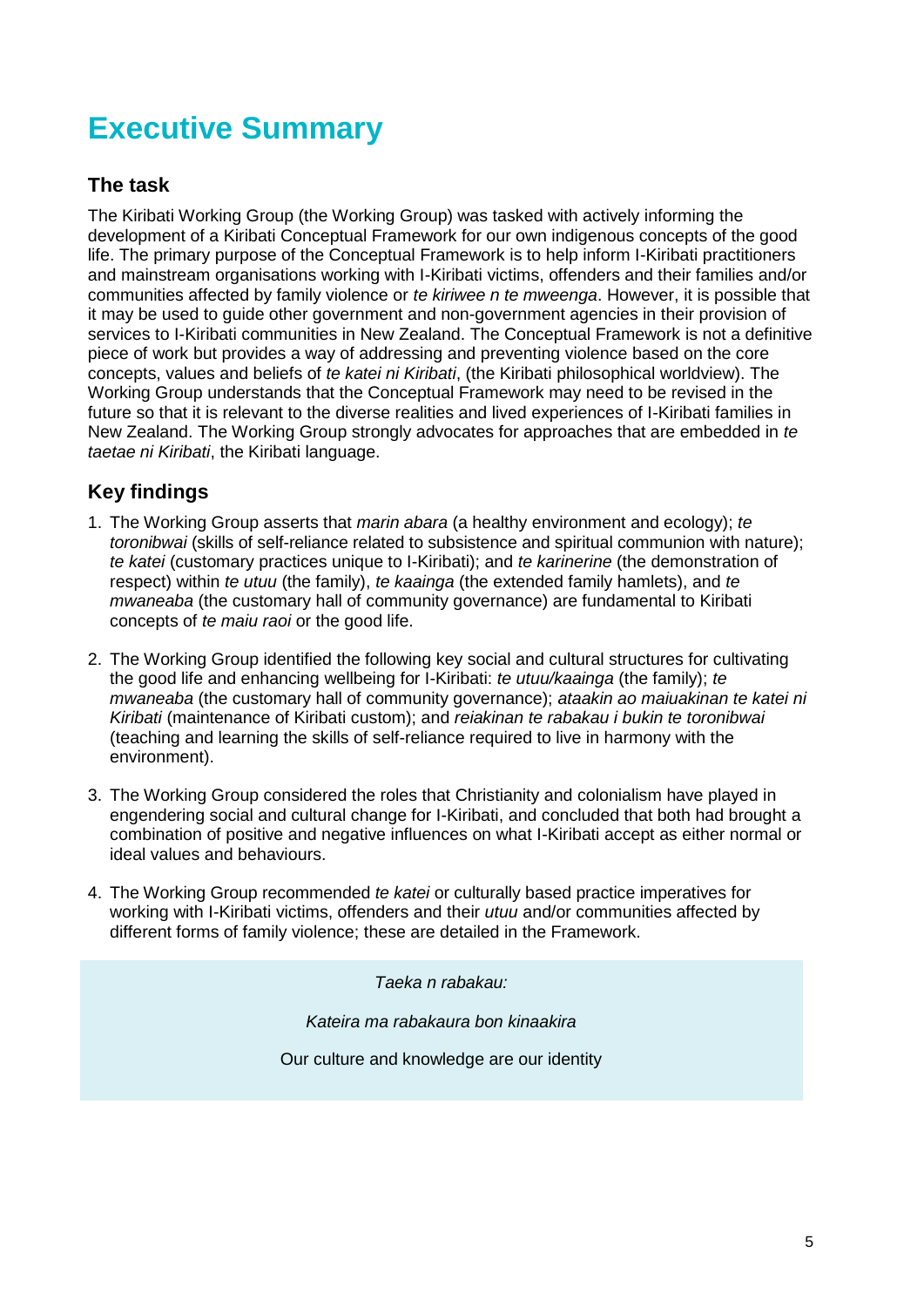# **Background**

In 2011, seven Pacific nations came together in Auckland to develop *Nga Vaka o Kāiga Tapu. A Pacific Conceptual Framework to address family violence in New Zealand*. Kiribati was not part of this exercise. Leaders of Kiribati communities in New Zealand agreed in 2014 that it was important to develop our own Conceptual Framework for family violence. This Conceptual Framework defines and explains meanings of key concepts and principles that promote family and community wellbeing and help prevent family violence for I-Kiribati, Kiribati people.

# **Introduction**

The independent republic of Kiribati is constituted by 33 islands with the Gilbert Islands at its core, the Phoenix and Line Islands to the east, and Banaba or Ocean Island to the west. The country's geography has several distinguishing features: with territory on both sides of the equator and on both sides of the international dateline, Kiribati sits in all four hemispheres of the globe. It has a landmass of 811 square kilometres, and ocean territory of 3.5 million square kilometres; on average, islands are about 2 metres above sea level and the highest point is 81 metres, on the island of Banaba. Of the 21 inhabited islands, 16 are atolls of the Gilbert group, with the capital on South Tarawa hosting around half of the nation's more than 111,000 inhabitants, making it one of the most densely populated urban areas in the Pacific (United Nations Population Fund [UNFPA] 2014).

Survival on these equatorial islands has historically required intelligence, prudence, discipline, fortitude and resilience. European contact, British colonialism, modernisation and more recently, climate change and sea level rise have altered the environment and ecology of Kiribati dramatically in the past 200 years. Owing to environmental stresses during the British colonial era, several I-Kiribati communities were relocated to other British colonies such as Fiji in the 1940s and Solomon Islands in the 1950s and 1960s (K Teaiwa 2014; Tabe 2011).

### **I-Kiribati in New Zealand**

According to the 2013 Census, the population of I-Kiribati in New Zealand was 2,115. (This represents a growth rate of almost 100 percent from the population of 1,100 recorded in the 2006 Census.) Although there are established communities in both the North Island and the South Island, the majority of I-Kiribati live in Auckland, with significant communities in Hamilton, Wellington, Hawkes Bay, Taranaki, Bay of Plenty and the South Island. The community has a median age of 20.6 years with 32.8 percent born in New Zealand and 67.2 percent born overseas. About 77.7 percent of the community aged 15 years and over hold formal qualifications, while the median income is \$14,700 for the same age group.

(see [http://www.stats.govt.nz/Census/2013-census/profile-and-summary-reports/ethnic](http://www.stats.govt.nz/Census/2013-census/profile-and-summary-reports/ethnic-profiles.aspx?request)profiles.aspx?request\_value=24717&amp:parent\_id=24706&amp:tabname=)

While there has been no systematic research on the history of I-Kiribati or Gilbert Islanders in New Zealand, there have been three surveys of note: two were conducted in 2011, one by an I-Kiribati journalist resident in New Zealand, Taberannang Korauaba, and the other by Matt Gillard and Lisa Dyson was commissioned by the Presbyterian Church of Aotearoa New Zealand; the third by Ilka Fedor, was for MA research carried out through the University of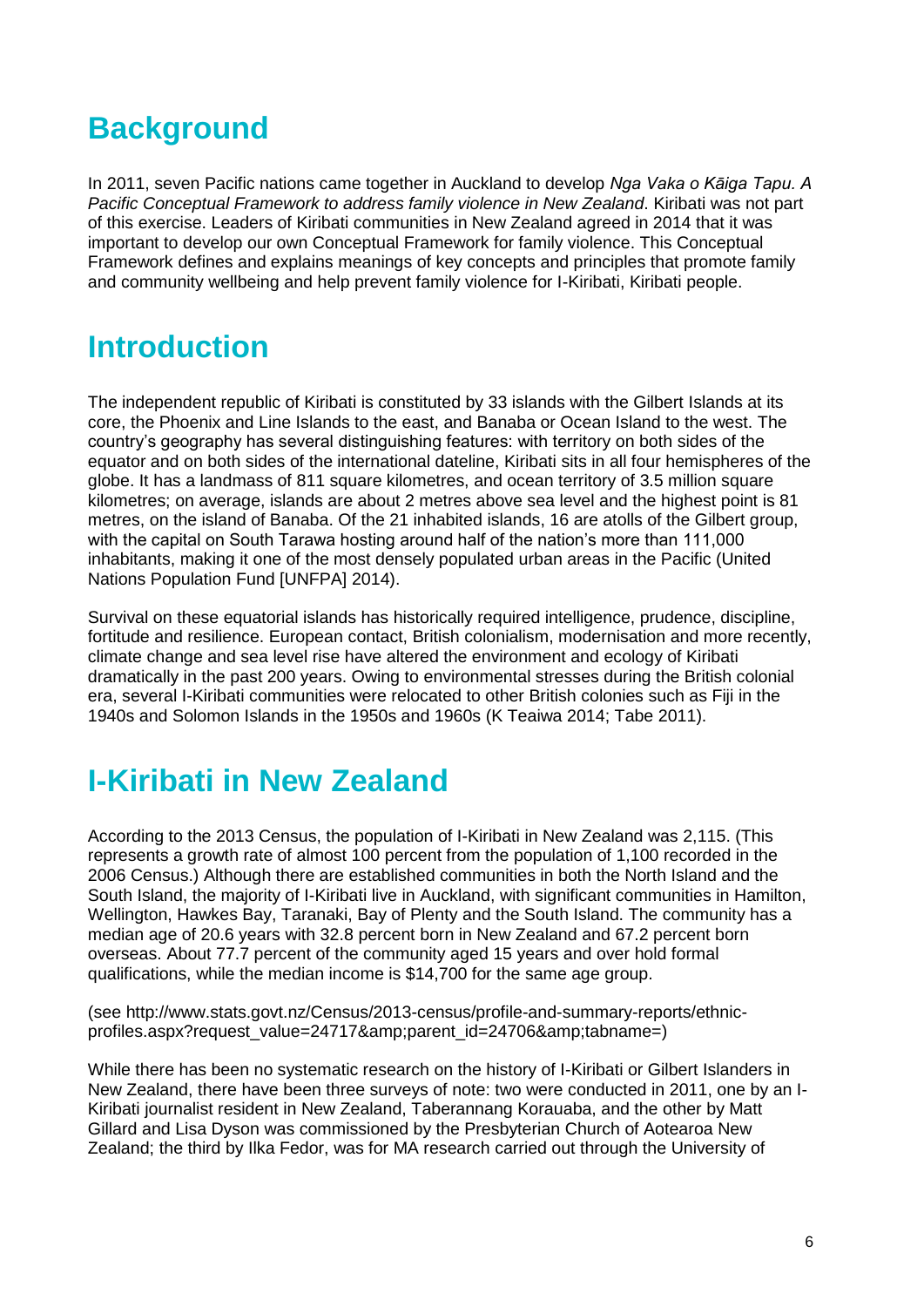Otago's Centre for Peace and Conflict Studies (Korauaba 2011; Gillard and Dyson c2011; Fedor 2012).

Gillard and Dyson's research was conducted in Auckland, and they used a combination of keyinformant interviews and focus groups to gather data from 18 I-Kiribati individuals (Gillard and Dyson c2011: 5–6). Korauaba's survey covered 84 Kiribati households primarily in Auckland and Hamilton (Korauaba 2011: 12). Fedor's research focused on the South Island where 13 I-Kiribati participants and two non - I - Kiribati spouses were interviewed (Fedor 2012: 35).

None of the three studies documented I-Kiribati migration to New Zealand prior to the 1970s, but available literature tells us that Gilbertese served in the 1st New Zealand Expeditionary Force during World War I (Māhina-Tuai 2012: 139, 141). Anecdotal evidence and at least one published source tell us that small numbers of migrants from the Gilbert Islands, as well as Gilbertese and Banabans from Fiji and Solomon Islands began to settle in New Zealand in the 1960s (Shennan and Tekenimatang 2005: 119). Marriage to New Zealand citizens seems to have been one of the primary means of migration in this period. In the early 21st century, greater numbers of I-Kiribati began to take advantage of new immigration pathways to New Zealand. These included the Recognised Seasonal Employer scheme established in 2007 which allows temporary labour migration for I-Kiribati workers in the horticulture and viticulture industries, and the Pacific Access Category established between 2001 and 2002 which enables permanent migration for 75 Kiribati citizens per year. The Skilled Migrant Scheme is another pathway that I-Kiribati have utilised to explore opportunities in New Zealand. A Presbyterian Church of Aotearoa New Zealand report on Kiribati migration to New Zealand cited research noting that 521 I-Kiribati were granted residency in New Zealand between 2003 and 2007 (Gillard and Dyson 2011: 9).

Kiribati communities gather annually around the country to mark the anniversary of our national independence on 12 July 1979. On a more regular basis, most I-Kiribati tend to congregate in church- and faith-based communities, which also promote the preservation of the language, singing and dancing, as well as sport.

# **Methodology**

Representatives of Kiribati communities from around the country (the Working Group) were invited to participate in a two-day *boowi* or meeting in Wellington from 12 to 13 February 2015. Altogether there were 16 participants, drawn from Auckland, Hamilton, Wellington, and the South Island (see Appendix A). Among the participants were several practitioners from the social work sector. Each participant had been provided with briefing papers from the Ministry of Social Development and sent copies of the Conceptual Frameworks developed by other Pacific communities.

The first day of the *boowi* concentrated on identifying the causes of violence, and explored pre-Christian and pre-colonial indigenous concepts of wellbeing and the good life. The second day of the *boowi* discussed the impacts of Christianity and colonialism, as well as practice imperatives for promoting I-Kiribati wellbeing in New Zealand. While the academic author's presentation on the second day was made in *te taetae n I-Matang* (English) all other proceedings and discussions took place in *te taetae ni Kiribati*, the Kiribati language. At the end of each day of the *boowi*, key points of the deliberations were summarised and fed back to the participants for confirmation. The academic author conducted a literature review to substantiate and enhance the findings of the *boowi*. Sabatier's *Gilbertese*‑ *English Dictionary* (1971) was the main source for clarifying translations. In terms of orthography, we followed advice from community and academic referees on spelling. For example, we were advised that the recently resurrected Kiribati Language Board, doubles the vowels where the intonation is meant to be.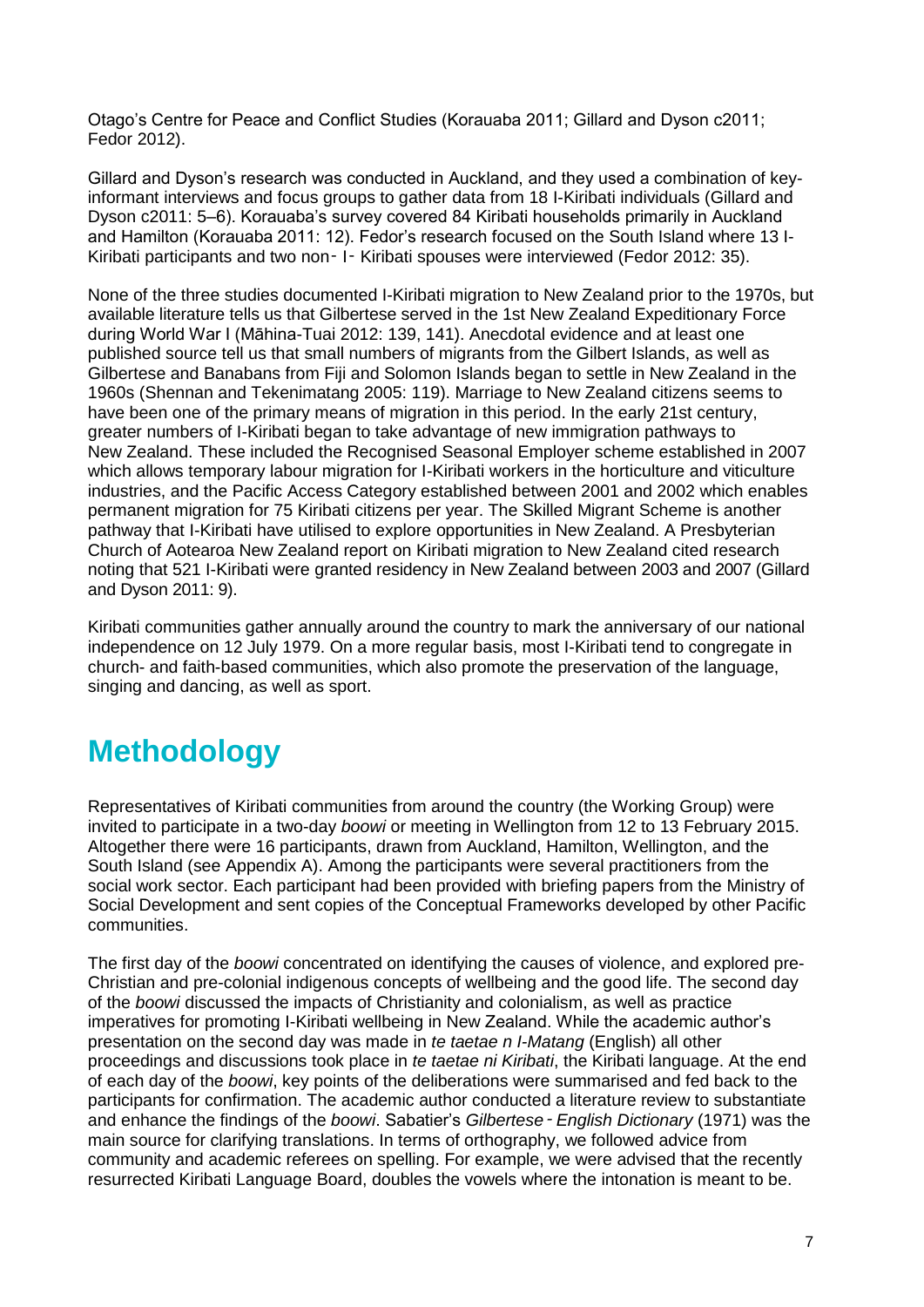Drafts of the report were circulated first to the Working Group for review, then to the wider community as well as academic and expert referees. Feedback provided from these readers was incorporated where relevant and within the scope of the project. A list of community members and referees from whom substantive feedback was received is provided in Appendix B. Final approval for publication rested with the Ministry of Social Development.

There were many challenges involved in synthesising different viewpoints from Kiribati communities in New Zealand as well as perspectives from the literature. Not all I-Kiribati and researchers agree on what the core values or characteristics of Kiribati culture are. And if we take as a given that cultures and values evolve and change over time, it is important to recognise that what constitutes Kiribati culture is not static. Nevertheless, one cannot deny that there are strong patriarchal elements in the lived cultures of many I-Kiribati, and in fact there seems to be a widespread acceptance that violence is a common way for I-Kiribati to resolve conflict. At the same time there is a solemn recognition that I-Kiribati in New Zealand will have to adapt to the laws and norms of our new home.

# **Elements of the Framework<sup>1</sup>**

The title of this Kiribati Conceptual Framework is '*Boutokaan Te Mweeraoi'*, which can be translated as the supporting beams or structures for uplifting or enhancing wellbeing in the home. '*Boutokaan*' refers to beams or posts (Sabatier 1971: 79); '*mwee*' means to raise up or lift (Sabatier 1971: 254); and '*raoi*' is a state of goodness or wellness (Sabatier 1971: 303).

The Working Group highlighted the following as fundamental aspects of *te maiu raoi* or wellbeing for I-Kiribati:

*Marin abara,* a healthy environment and ecology.

*Te toronibwai,* skills of self-reliance related to subsistence and spiritual communion with nature.<sup>3</sup>

*Te katei,* customary practices distinct to I-Kiribati.

*Te karinerine,* the demonstration of respect within *te utuu* (the family), *te kaainga* (the extended family hamlet), *te mwaneaba* (the customary hall of community governance), and *te aba* (the land and people).

In Figure 1, *te maiu raoi*, or wellbeing, is depicted as a series of nested circles, indicating the relationships of interdependence between all four elements. *Marin abara*, or the environment and ecology, constitutes the outer circle. Inside *marin abara*, *te toronibwai*, or skills of selfreliance related to subsistence and spiritual communion with nature can be developed. Inside *te toronibwai*, *te katei* or the customary practices distinct to I-Kiribati people has evolved over time and in harmony with the environment. Within *te katei* the concept of *te karinerine*, or respect, is core.

<sup>-</sup>1 In consultation on this Framework, some community members felt that *te maiu raoi* depends on the achievement of *te mweenga raoi* (a home or residence that is in a state of goodness or wellness), and that space needed to be made in the Framework for *te mweenga raoi*. The academic author felt that *te mweenga raoi* is implicitly captured in the notion of *te karinerine* in Figure 1 and *te utuu/kaainga* in Figure 2.

<sup>&</sup>lt;sup>2</sup> Our external reviewer pointed out that a synonym for *te mweeraoi is te rau*, meaning peaceful, which is the concept used currently in programmes for the elimination of violence against women in Kiribati.

<sup>3</sup> There are always problems with translating concepts across languages and cultures. It is important to note that while we have translated *te toronibwai* as a form of self-reliance here, it is not intended to signify individualism, as might be suggested in the English. For generations, *te toronibwai* meant educating children to know how to fish, weave, work the land and preserve food in anticipation of droughts, but in more recent times, for example, our external reviewer has noted that the term refers to a family's ability to pay for their children's school fees to secure a good job in the future.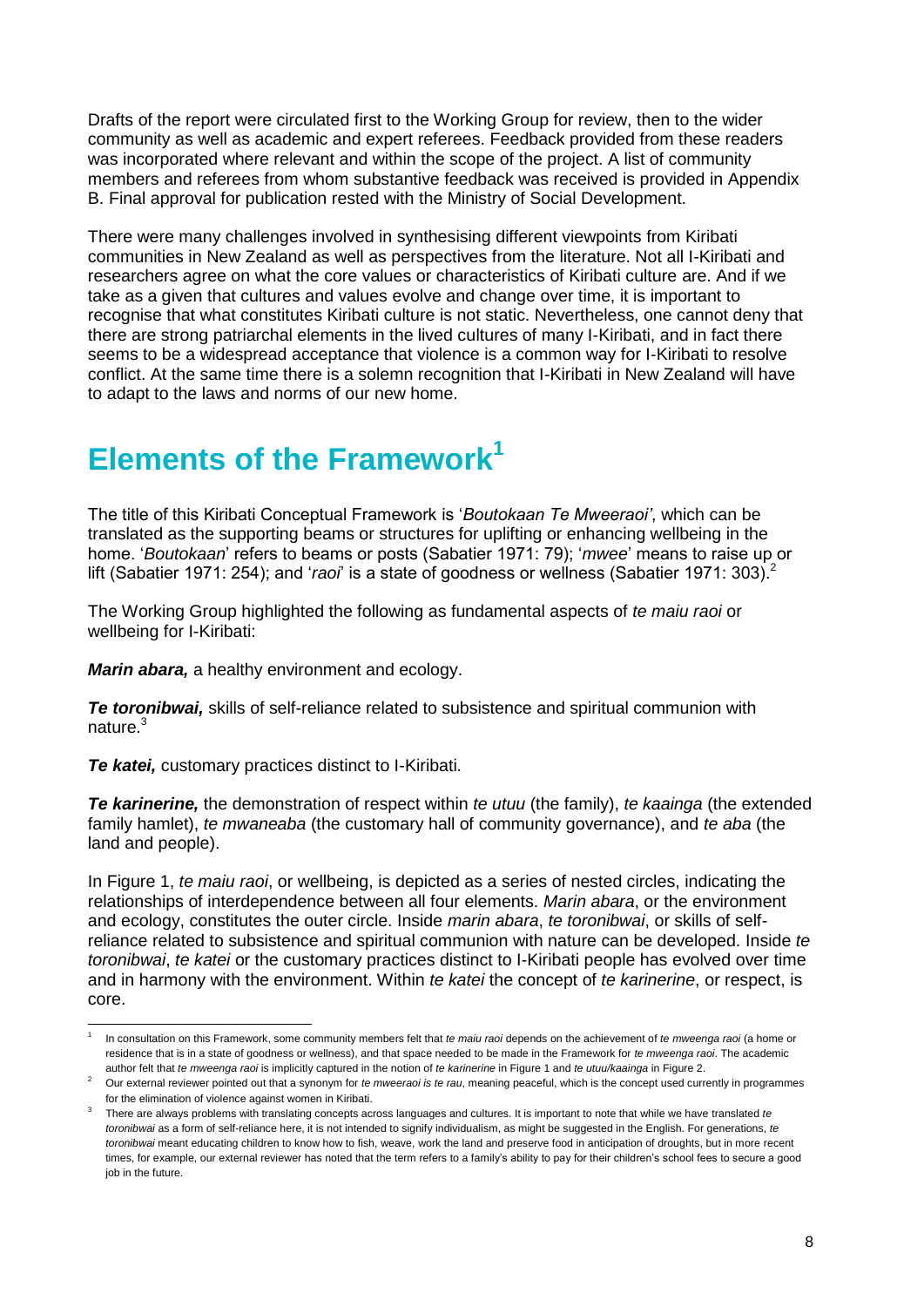#### **Figure 1: Te maiu raoi**



In Figure 2, *boutokaan te mweeraoi* is depicted as the process by which *te maiu raoi* is achieved. Within *te utuu/kaainga* it is important to know what your roles and responsibilities are, to listen to and obey both the male and female leaders of the family, and to have a helpful attitude. A happy family is distinguished by the joy it expresses in singing and games.

*Te mwaneaba* is a place for discussing the responsibilities of a community, and guards over a community. *Unimwane* (male elders) guide and lead proceedings in *te mwaneaba*, and it is generally accepted that the social organisation of space in *te mwaneaba* privileges men and marginalises women in decision-making. Some scholars, however, have suggested that everyone has a place and rights that are guaranteed in that setting (Tabokai 1993). *Te mwaneaba* is also a place where the community can celebrate through singing, dancing and feasting.

Together, *te utuu/kaainga* and *te mwaneaba* contribute to *maiuakinan te katei ni Kiribati* or the maintenance of Kiribati custom, albeit with room and scope for cultural change and evolution. *Te utuu/kaainga* and *te mwaneaba* assist this process by providing social spaces and contexts for the teaching and learning of the skills required to live in harmony with the environment, or *reiakinan te rabakau i bukin te toronibwai*. When *te utuu/kaainga* and *te mwaneaba* are able to fulfill these roles, *te maiu raoi* – the good life, or wellbeing – can be achieved.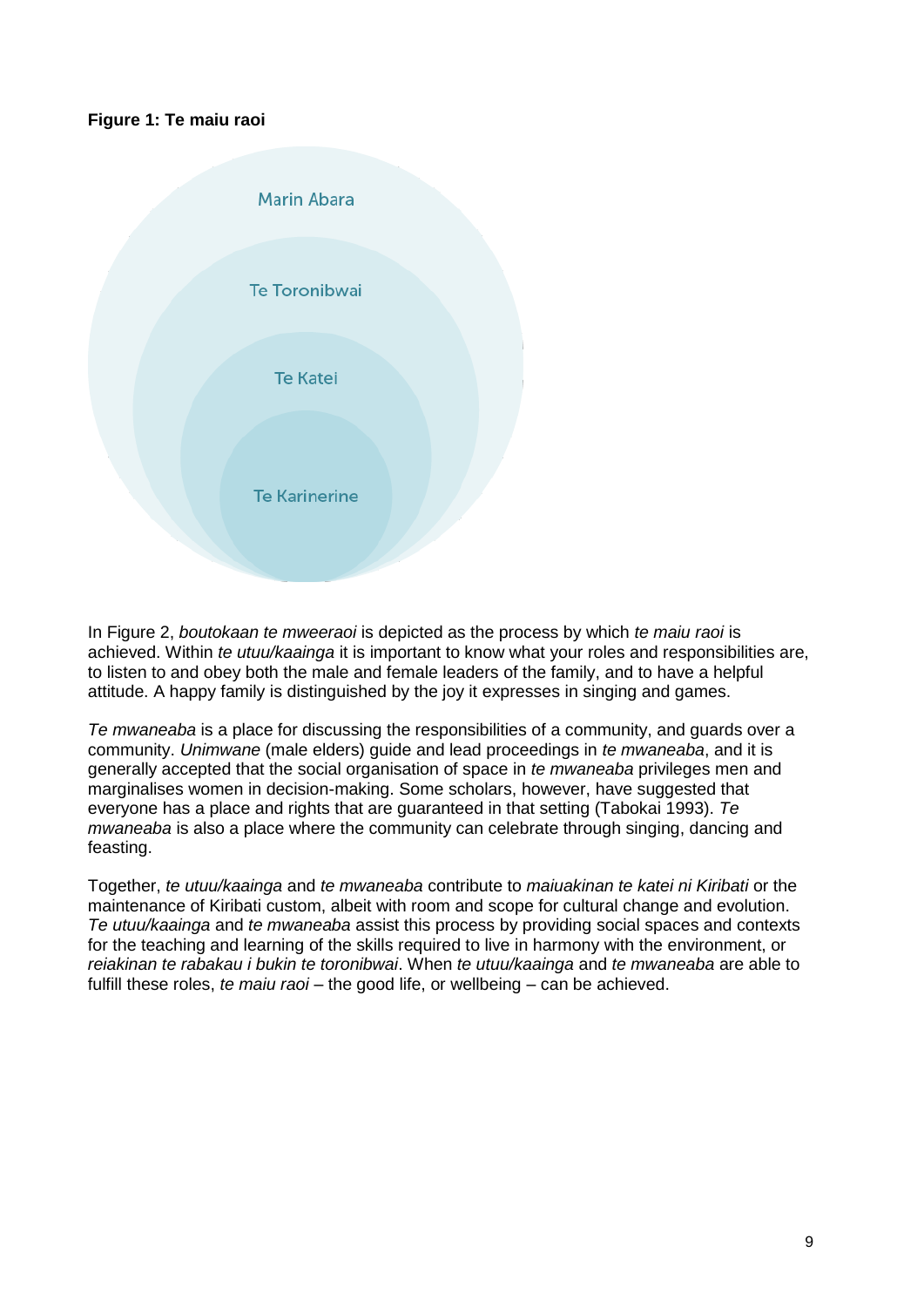#### **Figure 2: Boutokaan te mweeraoi**



### **Family violence: characteristics, causes, contemporary context**

The purpose of developing this Conceptual Framework is to assist I-Kiribati families and communities in New Zealand attain our full potential and achieve our aspirations for wellbeing in this country; family violence is an obstacle to this and a symptom of socio-cultural conflict or disorientation. A further purpose of this Conceptual Framework is to inform the development of a training programme for I-Kiribati practitioners and a course for I-Kiribati communities seeking to prevent or deal with family violence.

The Working Group identified the following characteristics of violence in a Kiribati context:

- *Te bwainikirinaki* (abuse), including *te tautau* (rape), *te aeae* (nightcrawling), *tekaoki* (incest), *te bwaitingako* (sexual harassment)
- *Oro* (physical violence)
- *Taetae* (words/language), including *te taetae ni kamangora te aomata* (belittling or derisive language)

Causes of violence were attributable to both internal and external factors. Internal factors included the following:

- *mwaane ni Kiribati iai mwaakaia ni karaoa te ioawaa,* I-Kiribati males' sense of entitlement to use violence
- *aorakin te iango*, mental illness, including *te bakabure*, suicide
- *te aki rau ao te nakobuaka i marenaia taanga ao kain te utuu,* instability and conflict between couples, pressures of both nuclear and extended family living, including *te kokoo* or jealousy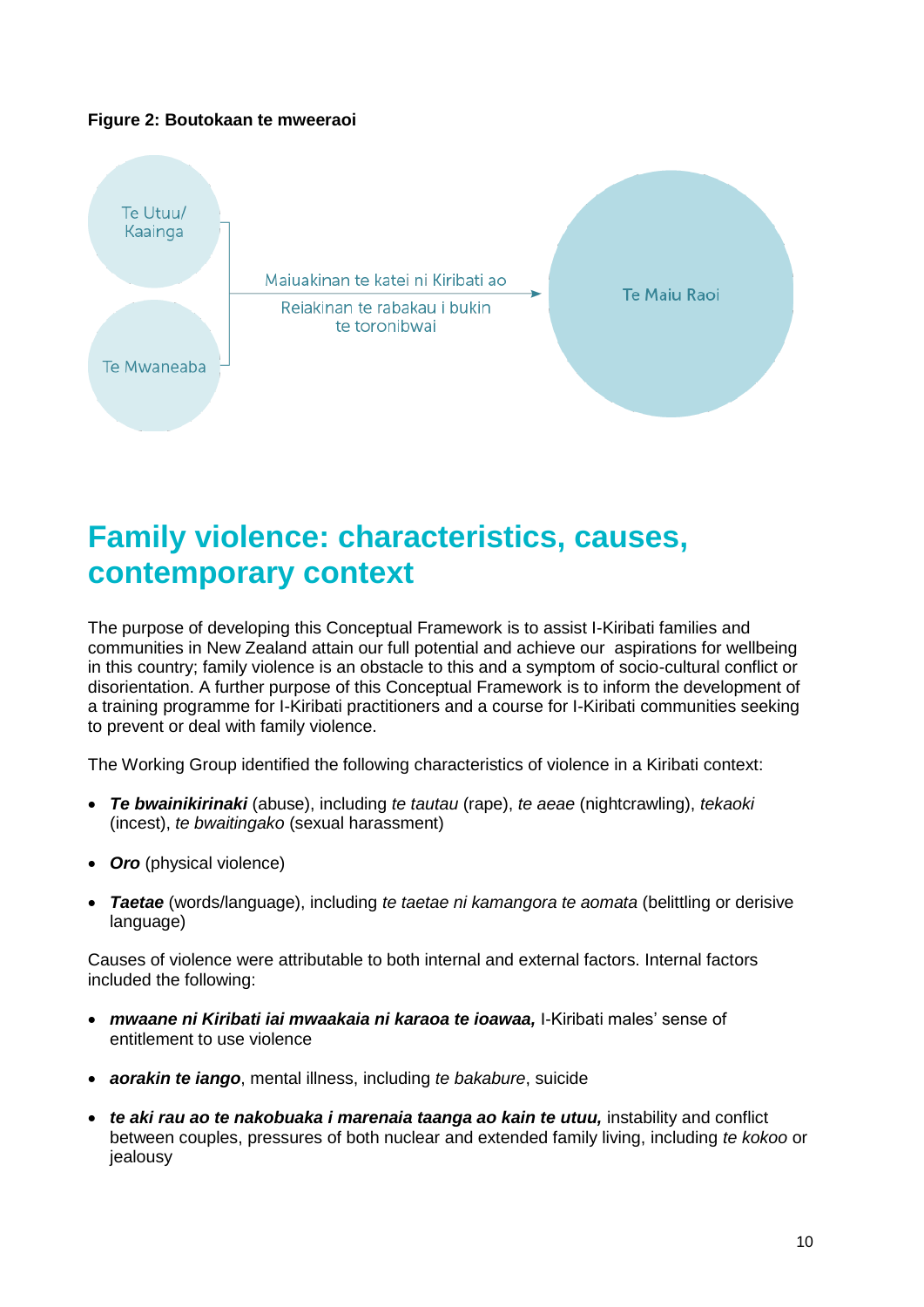- *aki kabonganaakin raoi te nakoa ni kairiri ke n tautaeka,* wrongful use of leadership and authority within the family
- *karaoan babaaire aika a aki eti,* unfair decision making within the family that leads to iniustice
- *uarao,* mischievous or untrue rumour

An important internal factor highlighted through the community consultation process was the potential for family violence to be reproduced in successive generations, and that children who experienced family violence were likely to become either victims or perpetrators of family violence as adults (see also, Secretariat of the Pacific Community [SPC] 2010: 159, 166; T Teaiwa 1995, 2007).

The Working Group and community consultations further identified several external factors contributing to family violence, such as employment difficulties, poverty, alcohol and other substance abuse (such as *kava*) and peer pressure, and influences from movies and video games. In New Zealand there are also specific pressures around racial discrimination and poor housing, especially in winter. I-Kiribati migrants in New Zealand, like many other migrant communities, may build up perceptions of our homeland that are fixed and frozen in time even as significant attitudes and cultural shifts may be taking place (see for example Macpherson 1999).

Kiribati acceded to the United Nations Convention on the Elimination of All Forms of Discrimination Against Women in 2004. Since then, the police have engaged in regional training around family violence and non-government organisations have promoted national campaigns such as 'White Ribbon Day' to raise awareness of violence against women and children (SPC 2010: 48). Nevertheless, rates of family violence in Kiribati remain high.

In a 2010 survey of 1,527 I-Kiribati women aged between 15 and 49, 47 percent said they had been in a relationship where they had experienced emotional violence from their partner; 60 percent reported experiencing physical violence; and 46 percent had experienced sexual violence (SPC 2010). Over a lifetime 68 percent of I-Kiribati women reported experiencing some form of physical or sexual violence, while in Solomon Islands the lifetime prevalence was measured at 64 percent and in Samoa at 46 percent (UNFPA 2014: 7). According to a 2014 UNFPA report, 73 percent of I-Kiribati women aged 14 to 49 years surveyed reported having experienced physical or sexual violence (UNFPA 2014: 29).

While there has been no research on I-Kiribati experiences of family violence in New Zealand, some of the same pressures that lead to family violence in Kiribati will undoubtedly carry over to New Zealand, while other new factors may also contribute to the problem as it is experienced here.

# **Christianity and colonialism**

As part of its brief from the Ministry of Social Development, the Working Group considered the roles that Christianity and colonialism have played in engendering social and cultural change for I-Kiribati, and concluded that both had had a combination of positive and negative influences on what I-Kiribati accept as either normal or ideal values and behaviours.

Since it was introduced in the mid-19th century, Christianity has become so much a part of Kiribati culture and identity that most estimates suggest that 97 percent or more of the population are affiliated to Christian church- or faith-based organisations. And despite Kiribati's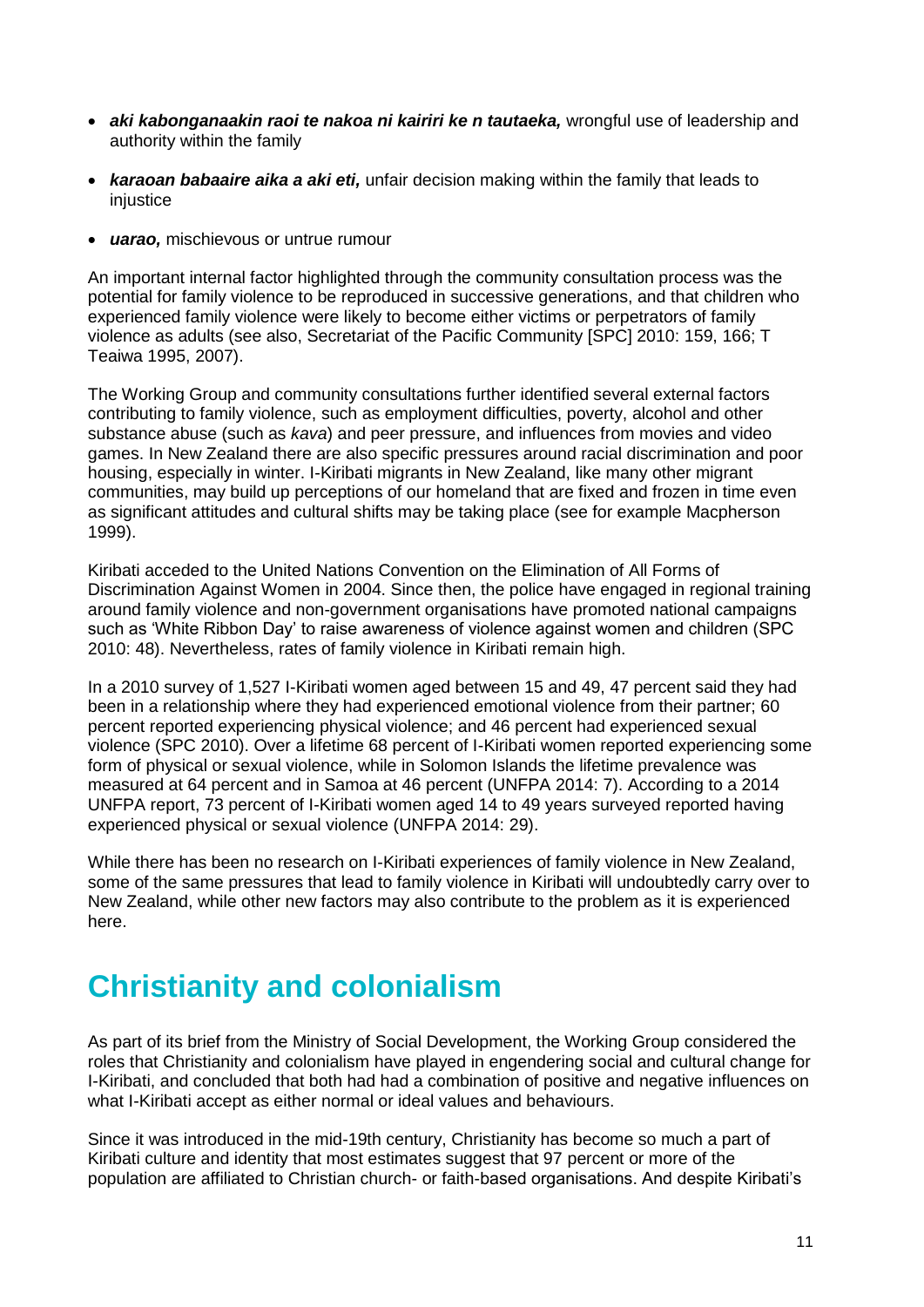indigenous culture having evolved over a period of close to 5,000 years, the establishment of British colonial rule over the islands for a relatively brief 87 years had a disproportionate impact.

Neither Christianity nor colonialism have had singular or uniform effects in the Pacific. Europeans have played different and sometimes conflicting roles in Kiribati's history. In theory, Christianity was a monotheistic religion, proclaiming one true God over polytheistic indigenous cosmologies and systems of ancestor worship. In practice, Christianity revealed itself to have spawned many churches and denominations – some of which engaged in bitter wars against each other in late 19th century Kiribati (Maude 1981; Sabatier 1977). In theory, Christianity was a religion introduced by *I-Matang* or foreigners, but in practice I-Kiribati have indigenised Christianity in ways that have on occasion alarmed *I-Matang*. Maude describes the 19th century religious movement on Tabiteuea known as the '*Tioba*' cult, which was an indigenous interpretation of Christianity eventually vanquished by Protestant missionaries (Maude 1981); while Uriam has documented the more recent example of the short‑ lived *Te Aro ae Boou* (The New Religion), started on Onotoa in June 1930 and eliminated in July of the same year by colonial administrators (Uriam 2014).

In theory, when British colonial rule was established in Kiribati between 1892 and 1916, it was meant to follow a pattern of 'indirect rule' – meaning that the British administration would rely on the collaboration of selected indigenous actors to enforce its laws and policies. In practice, individual colonial administrators greatly affected the character of colonial rule during their terms, with some being quite authoritarian, others neglectful and a few championing the cause of indigenous people (Thompson 1994).

It is crucial to understand the role that colonial administrators Arthur Grimble and Harry Maude played in shaping what is known about Kiribati history and culture. Grimble, who arrived in the Gilbert and Ellice Islands Colony in 1913, was District Officer from 1916 to 1926 and Resident Commissioner from 1926 to 1932 (Grimble 1952). He published three influential books, and left many manuscripts and papers that his protégé and successor Maude would later build on. Maude served as a colonial administrator from 1929 to 1949 and published ten books, of which three were based on Grimble's papers. Very little academic research has been done to crosscheck or verify Grimble's and Maude's work, so they continue to be unquestioned as authorities on Kiribati history and culture, and their versions, written from their own privileged white male perspectives, inevitably privilege male perspectives.

Literature on I-Kiribati women is scarce (e.g. Brewis 1992 and 2001; Mansfield 2013; Rose 2014), and work by I-Kiribati women on I-Kiribati women is scarcer. Katherine Tekanene was a pioneering voice for women's issues in Kiribati. In 1976 she attended the Pacific's first regional women's conference held in Fiji. In her contributions to the conference Tekanene described some of the key aspects of gender relations in Kiribati society. She asserted that in pre-Christian Kiribati custom, "woman was the companion of man and not his slave. She was not subjected to tasks beyond her strength but was expected to perform ordinary household duties besides helping her husband in certain kinds of fishing, in the cultivation of taro and the building and maintenance of dwellings." Tekanene acknowledged that there were inequalities between men and women and sons and daughters (in favour of men and sons) in Kiribati society around issues of inheritance and social control, but she thought it was significant that women were not treated as property to be bought in marriage by their spouses. Tekanene observed that with the advent of Christianity and colonialism, families often kept girls from attending school, and noted that even after 1945 women were not receiving a secondary education. By 1976, however, she was happy to note that the Gilbert Islands had a "woman Minister in the House of Assembly, a woman doctor, many trained nurses, religious sisters, female teachers, radio announcers, typists clerks etc" (Griffen 1976).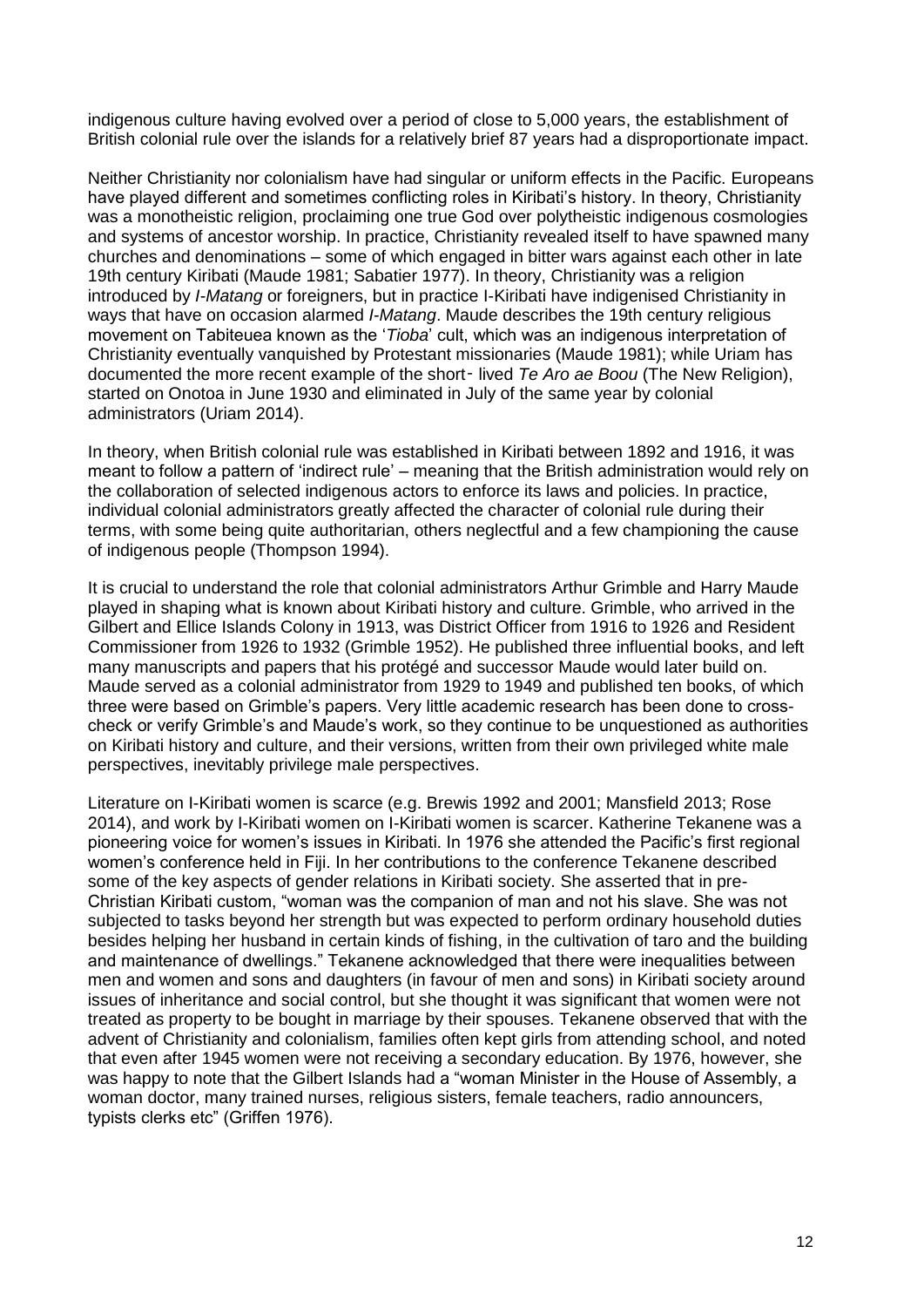#### **Changes to Kiribati culture: Christianity**

With the arrival of the first foreign Christian missionaries in 1852 and the intensification of conversion processes, a number of indigenous customary practices were either abolished or eroded, such as:

- indigenous warfare and fighting
- practising *te tabunea* or magic
- polygamy or having more than one wife
- *tinaba* relationships (the adoption of a married woman by her husband's relative, usually an uncle, in exchange for land and with the purpose of securing her 'kind attention')
- public tests of women's virginity after marriage (Etekiera 1979: 62).

Other significant impacts of Christianity included the introduction of clothing, changing attitudes towards the body and ideas of cleanliness, the introduction of Western medicine, the idealisation of the nuclear family, and the introduction of literacy and schooling.

In its deliberations the Working Group found that Christianity's legacy in Kiribati had had both positive and negative aspects.

The benefits, they believed, included:

- the introduction of clothing and care for the body
- the introduction of new knowledge and the establishment of schools
- breaking the traditions of darkness, and bringing understanding of a wider world
- teaching how to love one another, even as strangers
- and bringing the good news of life after death.

The costs of Christian conversion identified by the Working Group included:

- breaking Kiribati traditions and undermining local knowledge
- discord between different Christian denominations
- adding to the financial expenses that families have to bear, e.g. tithing and fundraising for the church.

While some Protestant denominations have recently admitted women as pastors, it bears noting that the patriarchal structure of Christian churches means that men continue to hold most positions of leadership and decision-making.

#### **Changes to Kiribati culture: colonialism**

From the moment the Gilbert Islands became a British Protectorate alongside the Ellice Islands (present-day Tuvalu) in 1892, through the formalisation of the Gilbert and Ellice Islands Colony in 1916, right up until Kiribati gained independence in 1979, even more dramatic changes were wreaked upon the indigenous society and culture.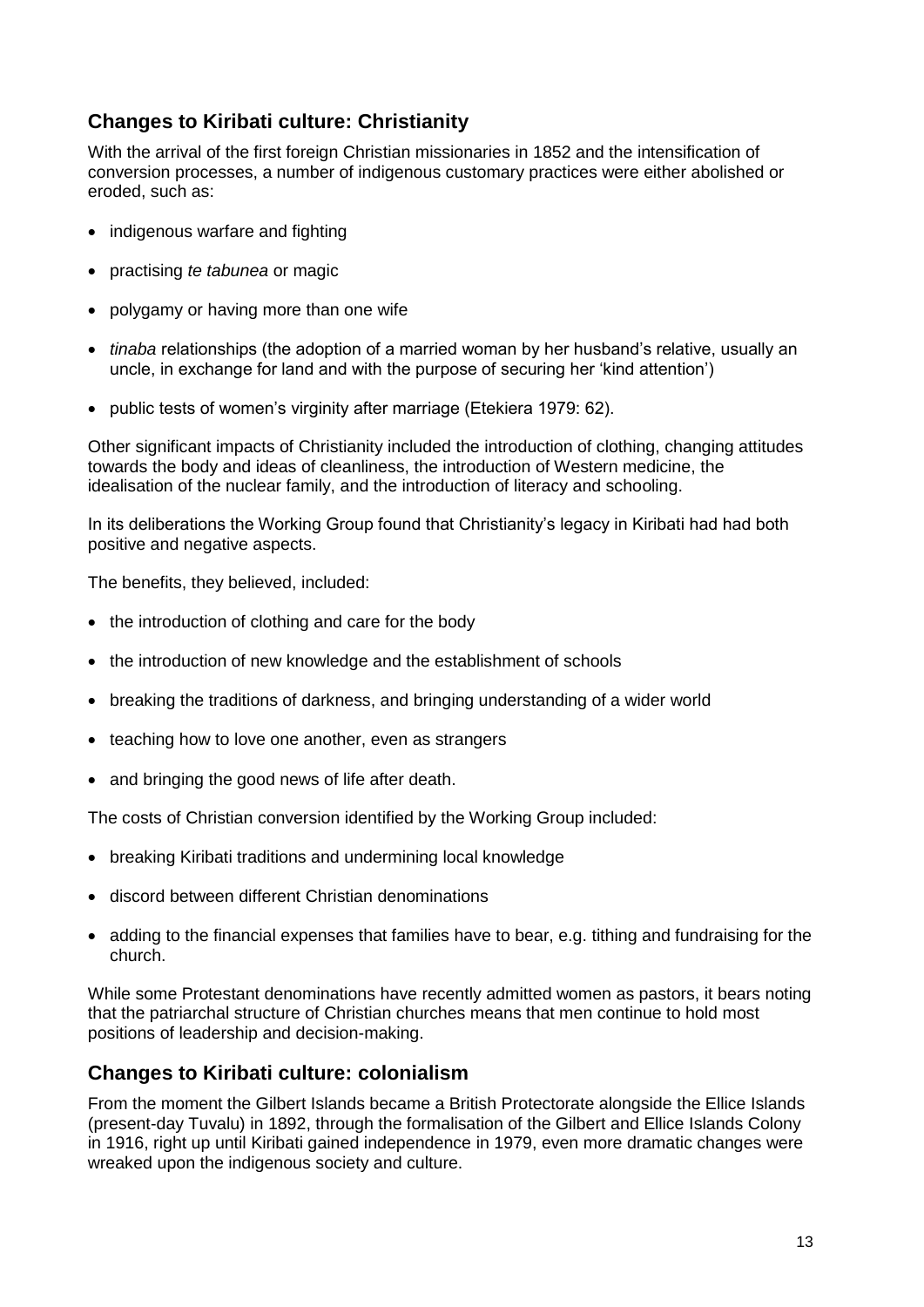Colonial rule meant that:

- the *kaainga* (extended family hamlet) dwelling system was reorganised into *kaawa* (village) systems
- roads were built to enable colonial administration and surveillance (Takaio 1979: 101)
- the *mwaneaba* system that had previously seen a spokesperson announcing consensus decisions was superseded by a magistrate who announced decisions based on his interpretations of the law of the government (MacDonald 2001: 78).

The impact of colonialism was so great that it:

- changed geographic boundaries
- restricted indigenous people's travel
- introduced new legal concepts and practices (such as fines and how they were distributed among magistrates and *kaubure* (village policemen), see Macdonald 2001: 79)
- introduced destructive phosphate mining on Banaba (K Teaiwa 2015)
- and resettled whole communities to the Phoenix Islands (1938–1940), Rabi (1945–1947), and from Phoenix to the Solomons (1955–1958).

Colonial rule also quashed indigenous attempts to achieve economic sovereignty, e.g. 1938 Tangitang Mronron (Hempenstall & Rutherford, 1984: 46) on one hand, yet promoted women's social and economic advancement on the other (Rose 2014).

After discussing the impacts of colonialism, the Working Group found that colonialism – like Christianity – had affected Kiribati culture in both beneficial and detrimental ways.

Colonialism had brought the following benefits to Kiribati, according to the Working Group:

- It established law and ended indigenous warfare.
- It cared for I-Kiribati wellbeing.
- It allowed I-Kiribati to meet with people from around the country as well as with foreigners.
- It recognised women's rights.
- It established schools.
- It developed Kiribati industries.

The Working Group saw some areas where the impacts of colonialism were not so positive:

- It introduced new diseases.
- It diminished the use of Kiribati customs (e.g. changing clothes, diet, working and farming the land, establishing the government in South Tarawa).
- It did not charge or pay fair prices to I-Kiribati workers, suppliers or customers.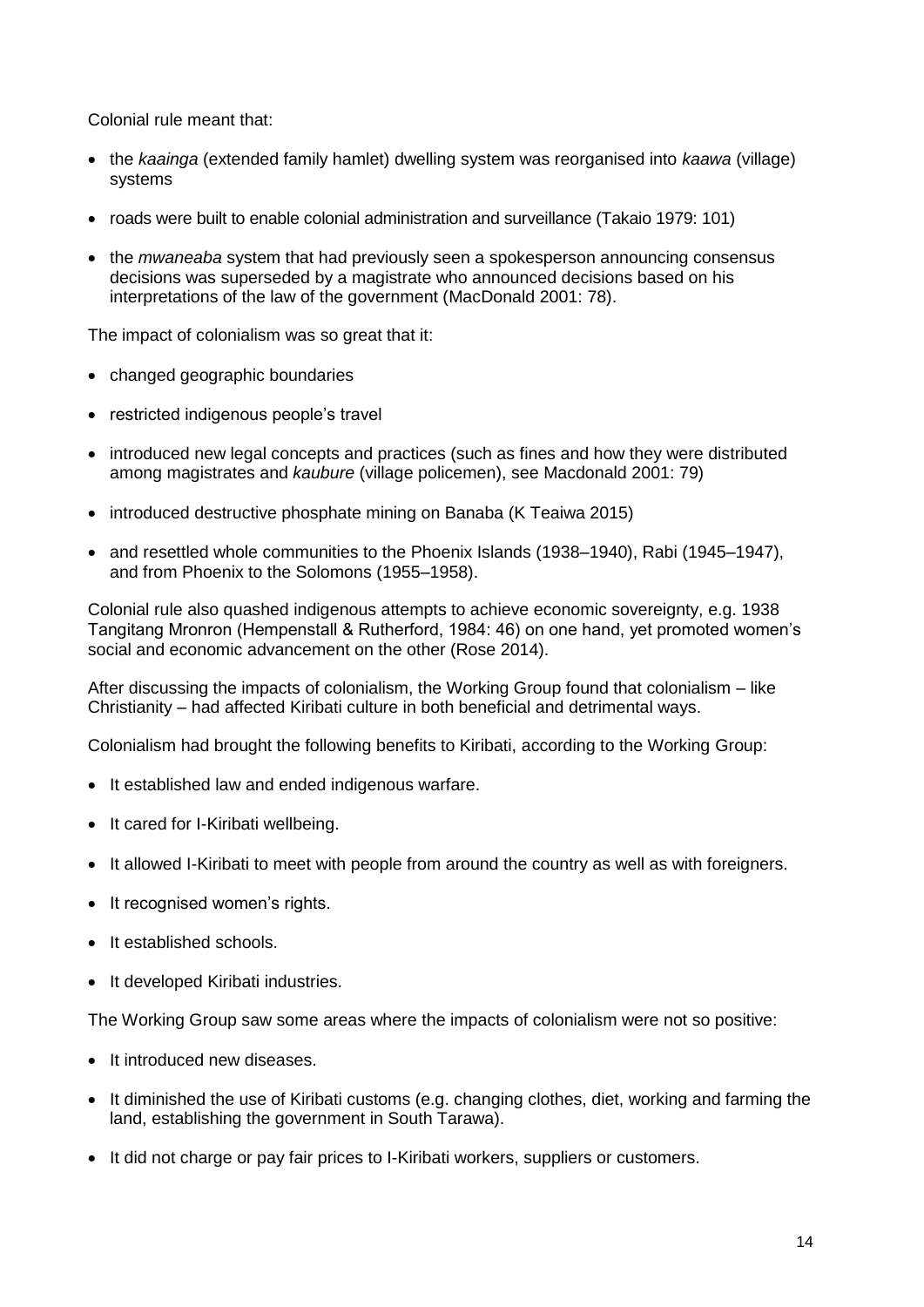- It changed the direction of Kiribati development and reduced I-Kiribati independence within islands (e.g. creating village structures to supplant *te kaainga* or extended family hamlets).
- It belittled Kiribati customs, knowledge and wisdom.
- It cultivated a love of and dependence on money.
- It displaced and relocated indigenous populations to foreign countries such as Fiji and Solomon Islands.
- It fostered enmity between I-Kiribati and Banabans.

Christianity and colonialism effected massive social and cultural change for I-Kiribati. Both imported Western or *I-Matang* values and beliefs into Kiribati society. Some of these enhanced and others undermined family, gender and sexual relationships. Social dislocation, economic disempowerment and cultural conflict create environments in which violence is an easy response. Experiences of migration can exacerbate such conditions.

*Taeka n rabakau:*

*Tai ira te moan ang*

Do not follow the first breeze (Do not follow the first impulse)

# **Prevention of family violence**

Family violence is one area where the Kiribati Conceptual Framework seeks to assist with the restoration of wellbeing. Prevention is an essential part of the process of restoring and enhancing wellbeing. In a Kiribati context, the language of prevention embraces the following: *tuukan te kiriwee ma te itabararaa inanon te mweenga, kain rarikim, kain te kaawa, ao kaain bootaki n aro* (the prevention of violence and conflict in the home, among neighbours, in the village, in the church community, etc). The Working Group was tasked with exploring indigenous I-Kiribati values that might assist in identifying culturally based strategies for prevention.

Kiribati oral traditions acknowledge the ever-present threat of violence; some stories may even seem to normalise it or condone it (Koru and Sullivan 1986). A rigorous literary analysis of these oral traditions is beyond the scope of this report; however, some stories offer interpretations that point towards protective factors in Kiribati values.

In the story of *Ningoningo and Na Rerewa*, which is well known across different islands, a couple is said to have had 10 or more children. When the husband, Na Rerewa, goes out fishing for his family, his wife Ningoningo and the children are terrorised by ghosts who demand a child for their dinner. Each time Na Rerewa returns from fishing, he finds fewer and fewer children. In the version recorded by Koru and Sullivan, Na Rerewa is angry with his wife for sacrificing their children to the ghosts, but instead of taking his frustration out on her, he exchanges places with her, sending her fishing and staying home himself, and disguising himself as her. When the ghosts come to demand another child, he refuses them and when they threaten to eat the person who they think is Ningoningo, he reveals himself as a man, and slays them with his sword. (Koru and Sullivan 1986: 5–8) From a traditional perspective, Na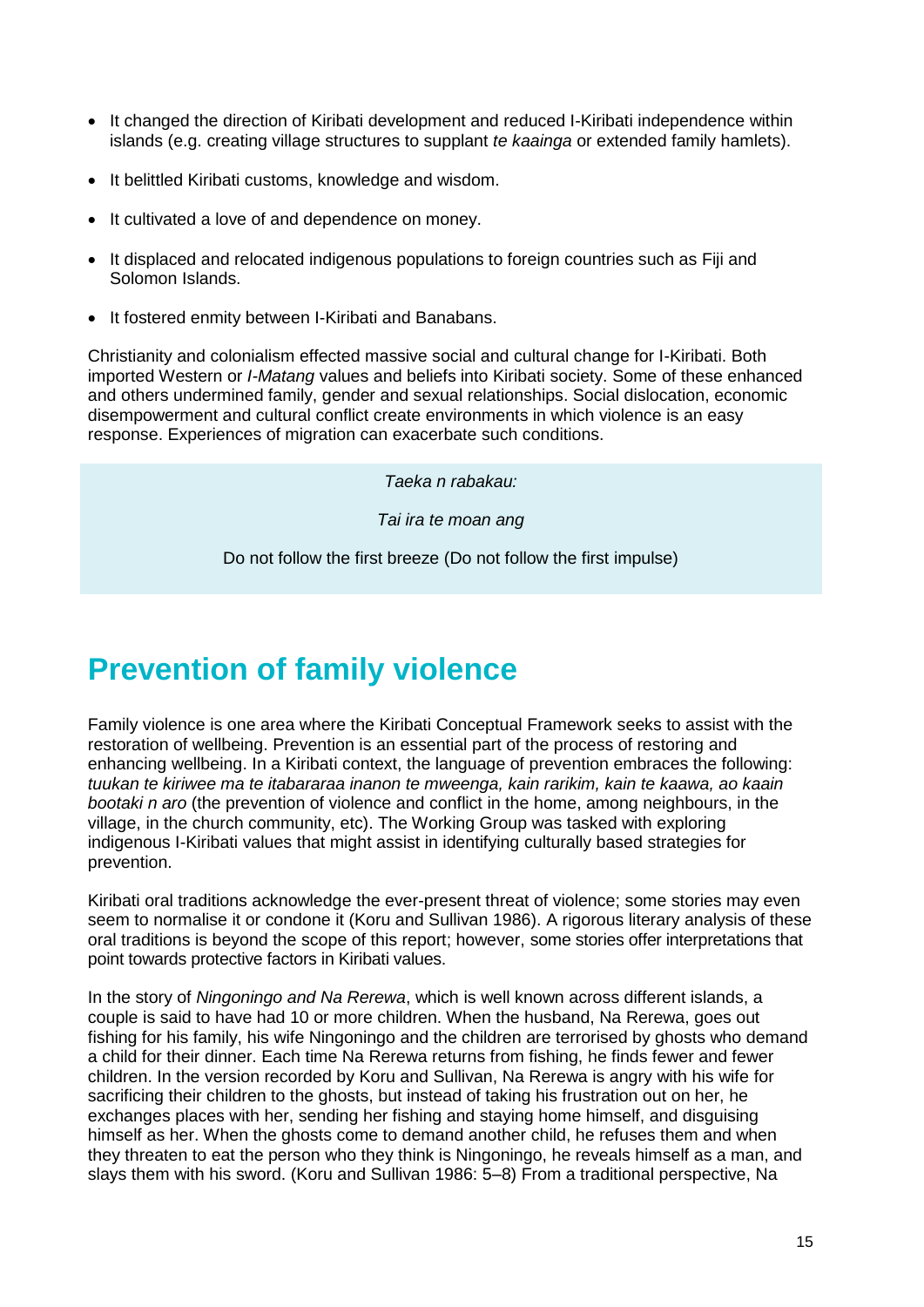Rerewa can thus be understood as a man who is willing to provide for and protect his family. Through a modern lens, we might see Ningoningo as perhaps suffering from postnatal depression or the stress of having so many children, and Na Rerewa tries to alleviate some of the pressure on his wife in the process of confronting the ghosts.

In the story of *Atutababa and the Three Sisters*, a 'witch' tries to hold three sisters against their will with the intention of eating them. When the girls try to escape, the witch, Atutababa, pursues them with a vengeance. A heron comes to their rescue and flies off with the three sisters on his back, but Atutababa uses a magical incantation to cause one of the sisters to slip off his back and fall to the ground. The unfortunate girl runs for her life and finds refuge in a *mwaneaba* where a group of old men are able to use their magic to bring an end to Atutababa. While a feminist reading of this story would find the characterisation of old men as the saviours of young girls from an old woman/witch somewhat problematic, from a Kiribati perspective what is significant is the representation of the *mwaneaba* as a place of refuge and a source for the meting out of justice (Koru and Sullivan: 81–93).

In addition to stories, I-Kiribati have many *taeka n rabakau* or proverbs that contain indigenous wisdom and describe our cultural values. The Working Group identified 11 *taeka n rabakau* that give us insight into I-Kiribati imperatives and methods for preventing violence. Four of these were selected for highlighting in this report.

The first *taeka n rabakau* used to open this Kiribati Conceptual Framework on page 5 reads, *'Kateira ma rabakaura bon kinaakira'*. Sabatier translates '*katei'* as "work, monument, sect, manners, institution, customs, methods, procedure, behaviour" (1971: 173). The suffix '*ra*' indicates first person plural possession (Sabatier 1971: 294) – i.e. our work, our monuments, our sects, our manners, our institutions, our customs, our methods, our procedures, our behaviour. '*Rabakau*' in Sabatier's dictionary is a noun that when combined with the suffix '*ra*' would mean "our science, our knowledge, our art, our cleverness, our aptitude, our experience, our instruction" (Sabatier 1971: 295). '*Kina*' translates to "to know, to recognise" and with the suffix '*ra*' indicates that "we are known, we are recognised" (Sabatier 1971: 192). Taken together the proverb literally means, 'Our customs and our knowledge are how we are recognised'; in other words, 'Our culture and our knowledge are our identity'. This proverb, therefore, directs us to ground our approach to preventing family violence in indigenous Kiribati cultures and concepts, aware as we attempt to do so that each island and indeed each clan, has knowledge and customs that might be particular or exclusive to them.

*'Tai ira te moan ang'* is our second *taeka n rabakau*, and precedes this section of the Kiribati Conceptual Framework on page 16. '*Tai*' is a negative imperative meaning don't! (Sabatier 1971: 341). '*Ira*' has several meanings, but in this context is, "to follow, to accompany" (Sabatier 1971: 120). '*Moan*' is "the first, the highest in…, the beginning, the commencement" (Sabatier 1971: 250) and '*ang*' refers to "wind, breeze, air, gas, breath, climate, atmosphere, direction" (Sabatier 1971: 13). The expression goes, 'Do not follow the first breeze', which can be interpreted as 'Do not follow your first impulse'. In the context of family violence, this encourages restraint, especially in relation to the temptation to lash out physically or verbally when one feels dissatisfied or disrespected.<sup>4</sup>

The third *taeka n rabakau* which appears on page 19 is, *'Te mauri bwa te tautau'*. The word '*mauri*' in the Kiribati language means "good health, sound life" (Sabatier 1971: 245), but Sabatier's definition does not quite capture the ancient function of this expression as a blessing of spiritual protection from harm. In its contemporary usage, '*Mauri*' is often translated as 'hello',

-

<sup>4</sup> Our external reviewer commented that this *taeka n rabakau* is used in the Kiribati elimination of violence against women and White Ribbon campaigns, partly to recognise that perpetrators of violence may not know how to control their anger, and therefore do not know how to have a healthy relationship with their spouses.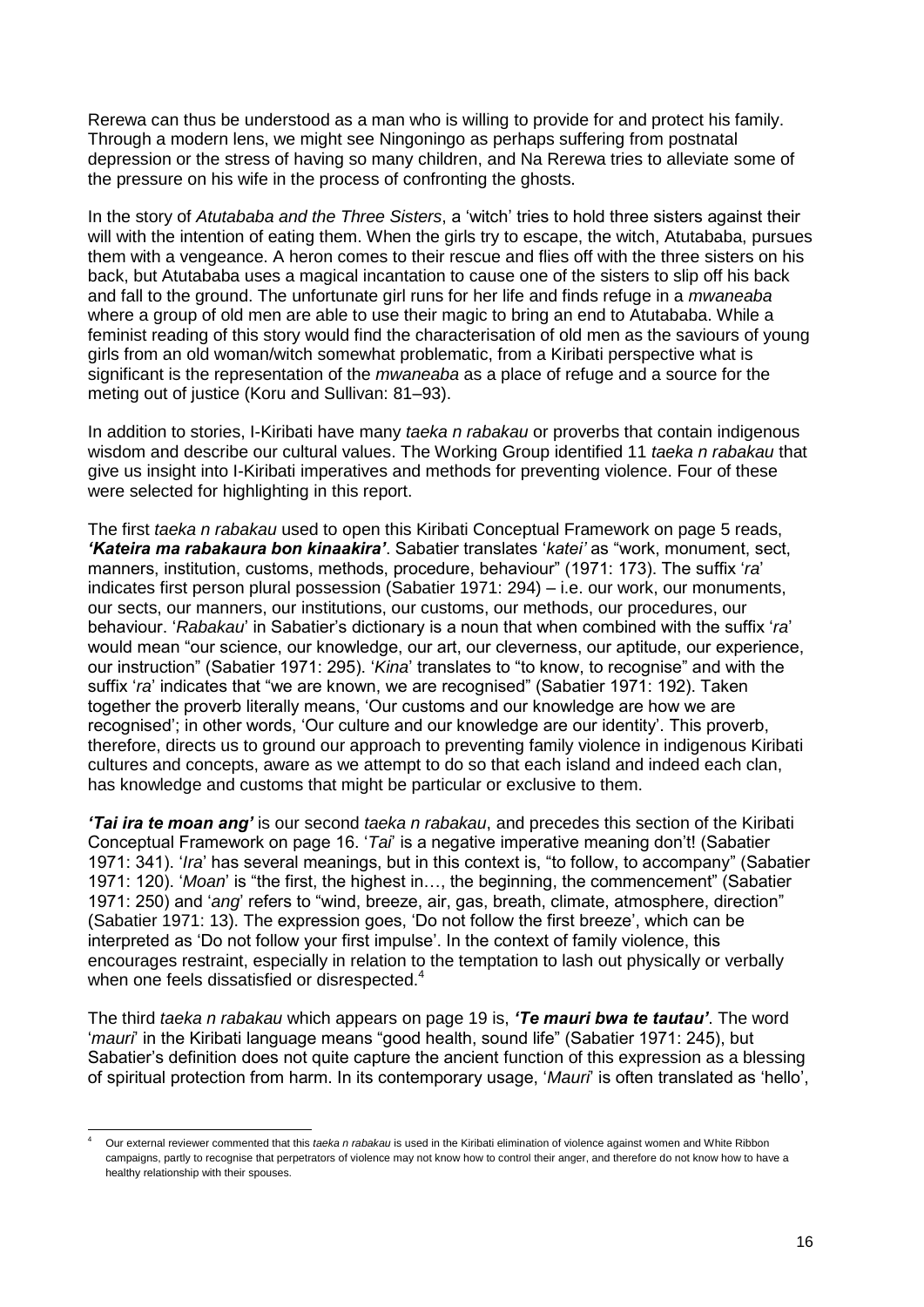but this dilutes its intent as 'May you be protected from harm!'<sup>5</sup> '*Bwa*' (or '*ba*' in the Sabatier dictionary) is a conjunction or connecting word that can mean "because, so that, as, for" (Sabatier 1971: 31). The word '*tautau*' has several meanings, including "to hold, to guide by hand", as with a canoe or cane, and "to hold, to grab, to impede from fighting" (Sabatier 1971: 366). *Tautau* is also the word for rape, which might seem alarming if the proverb is read as 'life is rape', but in this context, '*Te mauri bwa te tautau*' can best be understood as referring to the integral relationship between good health, sound life, and guidance, or the act of protecting someone from harm. In the event of a conflict between two parties (such as a married couple), a third party, (such as an elder) might step in and utter the words '*Te mauri bwa te tautau*'. The conflicting parties, especially the perpetrator of violence, would then cease any aggression immediately because they have been reminded that if they do not, their own mauri will be at risk.

*'Teimatoan te maiu raoi mani babaaire aika a nikoraoi'* on page 21 is our fourth and final *taeka n rabakau*. '*Teimatoan*' is made up of two root words, '*tei*', meaning "to stand, to be standing upright, etc" (Sabatier 1971: 369) and '*matoa*' which refers to "firmness, solidity, hardness, resistance" (Sabatier 1971: 243). '*Te maiu raoi*' can be translated as 'the good life', since '*maiu*' means "Life, existence, salvation, comfort" (Sabatier 1971: 214) and '*raoi*' as discussed earlier can be understood as "well, good, just, suitable, agreeable, decent". '*Babaaire*' means "to arrange, to regulate, to organize, to rule, to administer" (Sabatier 1971: 40). '*Aika*' is the plural relative pronoun, "Who, whom, of whom, that, which" (Sabatier 1971: 6). '*Nikoraoi*' has two root words: '*niko*' describes something that is "elegant of form, well done, well built, well assembled, strong and fair of form" (Sabatier 1971: 276); and '*raoi*', as we have seen before, adds emphasis that this is positive. The expression can be translated to mean, 'the maintenance of wellbeing comes from just and fair decision-making'.

Although Kiribati culture is popularly understood as patriarchal and male-dominated, we also acknowledge the belief that men have a role to protect their families from other families. Kiribati culture might seem to accept the use of violence to correct bad behavior, but the Working Group found sufficient evidence from stories and taeka n rabakau that Kiribati culture also contains values and behavioural guidelines that can provide some indigenous alternatives and solutions to the problem of family violence.

*Taeka n rabakau:*

*Te mauri bwa te tautau*

Respecting the guiding hand ensures spiritual protection

### **Practice imperatives**

-

In the New Zealand context, government and non-government service providers will need to work with individuals, families and communities – as clients – to help prevent or intervene in cases of family violence. The Working Group identified the following practice imperatives for working with I-Kiribati victims, offenders, families and communities:

Our external reviewer advises that the expression 'mauri' is used for protection when venturing to new lands where one has no ancestral ties, e.g. inter-island travel within Kiribati, and also when traveling to foreign countries. If you do not respect the customs of the indigenous people of the land you are in, you put your *mauri* at risk.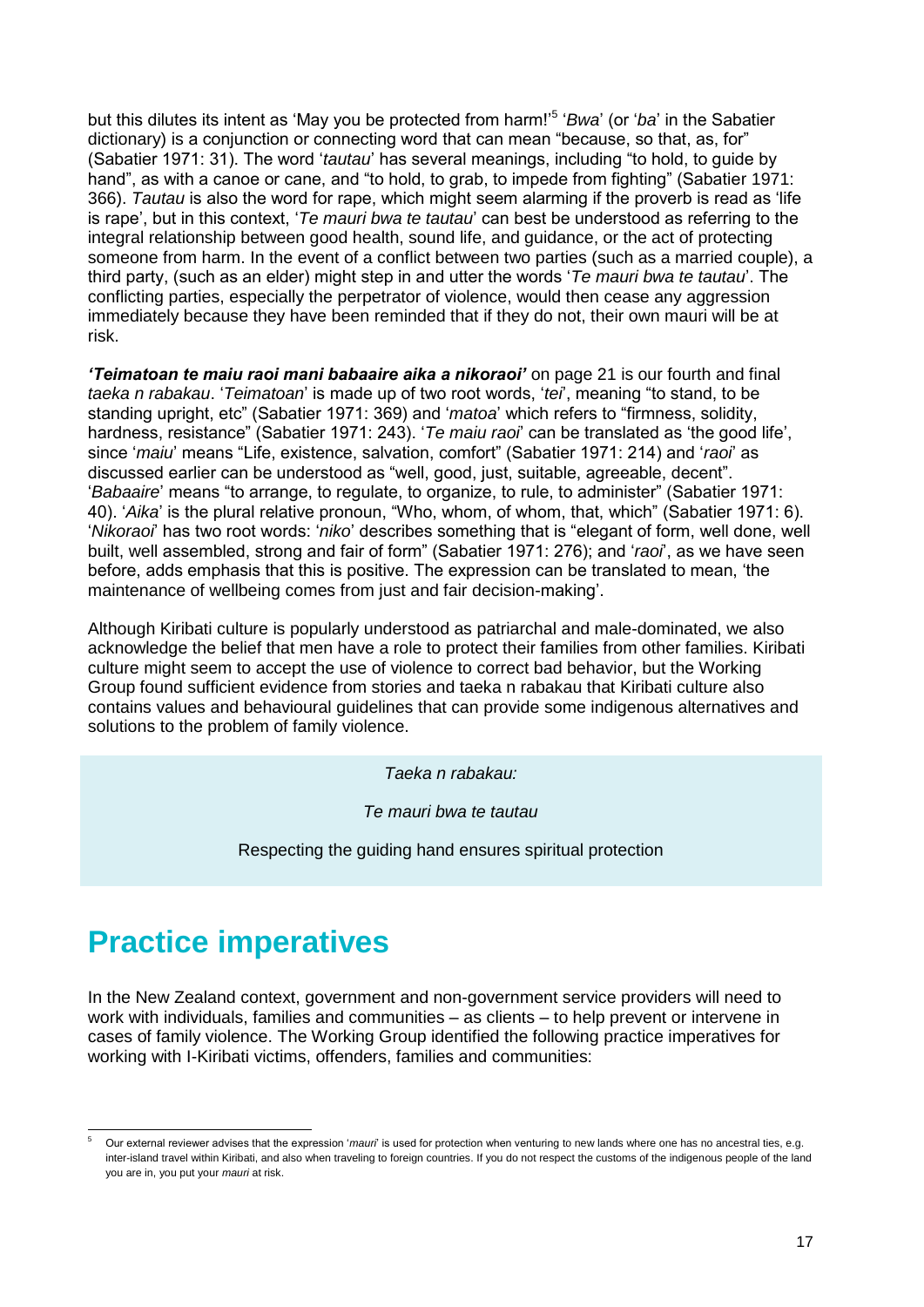- *Te atatai i aon ara katei aika a kaineti ma aron te marooroo ke te inoonoo ma te aomata ae e kakaea buokana,* having the cultural knowledge of *te katei* to deal respectfully with members of Kiribati communities, taking into consideration the power of spoken and unspoken words, body language, eye contact, etc.
- *Kakaawakin te mwakuri ni ibuobuoki bwa e na aki kauntaba ma nanon te aomata ae*  **buokaki,** recognising the importance of consulting the client, ensuring that the practitioner does not assume that they know what is best for the client.
- *Ataakin tokin ana konabwai te tia mwakuri ao kakaaean te buoka ae e kakoauaaki bwa te kabanea n tamaaroa,* the ability to recognise their own limitations and seek appropriate assistance when necessary.
- *Te tia mwakuri ae e rabakau n taetae ni Kiribati ao ni maiuakina naba te katei ni Kiribati. Ngkana akea ao e kakaawaki bwa e na iai te tia raitaeka ae e konabwai ni itera aikai,* a practitioner who is fluent and well grounded in one or more versions of Kiribati culture and in the absence of this has an appropriately skilled translator available.
- *Ribooti nakoia naake tabeia,* reporting to suitable and reliable service providers.
- *Te tia mwakuri ae e kataua bwakan inaomatana bwa irian ana mwakuri,* a practitioner who puts aside their own personal pride in the course of helping a client.
- *Kaokorora ngaira aine ma mwaane,* understanding the culturally constructed differences between men and women in Kiribati society.
- *Te tia mwakuri ae e ataa kakaawakin te kakaauongo raoi bwa e aonga n reke otana n te bwai ae riki,* a practitioner who seeks understanding and listens well.
- *Kawakinan te rongorongo bwa e na aki ukinako,* maintains confidentiality.
- *Ataakin rongorongon te aomata ae e buokaki ao kakaawakin te reitaki ma ngaia bwa e na atai ma n ota ni bwaai aika a karaoaki,* recognising the importance of knowing the client's background, and communicates clearly with the client to explain things and to keep the client updated and informed.

The Working Group identified the following ideal characteristics of practitioners working with I-Kiribati communities on issues of family violence:

- *Te onimakinaki,* trustworthiness.
- *Te tangira,* love and compassion.

-

- *E aki bwaina te inanonano,* does not practice favouritism and knows how to recognise and manage a conflict of interest.
- *Te karinerine,* has a respectful attitude.
- *E kakoaua bwa tiaki ara katei te oro ao e tabu te oro,* accepts that physical violence is not our cultural practice and has a zero tolerance for violence.<sup>6</sup>

<sup>6</sup> In spite of the distressing evidence of high levels of family violence in Kiribati communities, there are also strong cultural beliefs about the sanctity of human dignity. As our external reviewer shared, when the results of the *Kiribati Family Health and Support Study: A Study on Violence Against Women and Children* (SPC 2010) were disseminated nationally, a Kiribati member of parliament responded by invoking his Tabiteuea island notion of '*e tabu te aomata*', meaning the person is sacred.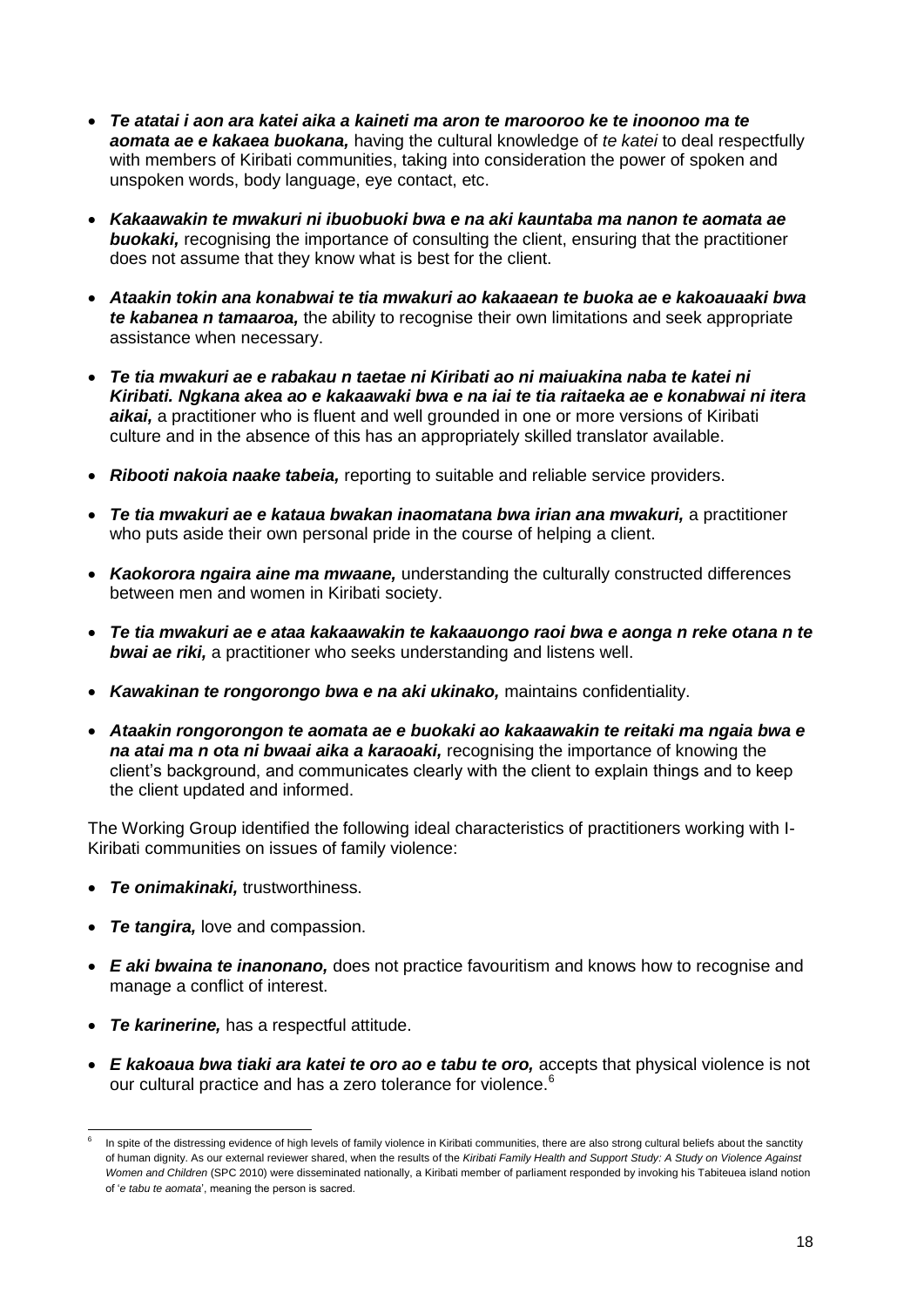- *Karinea inaomatan te aomata,* has respect for the rights of the individual person which can also include how they define their identity, e.g. family-based identity.
- *Nanorinano,* humility.
- *Te ota n ara katei ni kaineti ma te mataraa ke te mamaa,* is skilled in managing the client's sense of culture-based shame or embarrassment.

While many of these characteristics coincide with general good practice in social work and the social service sector, practice imperatives that are sensitive to and grounded in culturally specific values, beliefs and terminology will enable successful prevention and intervention strategies for family violence in a Kiribati context.

*Taeka n rabakau:*

*Teimatoan te maiu raoi mani babaaire aika a nikoraoi*

The maintenance of wellbeing comes from just and fair decision-making

# **Conclusion**

-

Kiribati culture is neither uniform nor static; it has many internal variations and is dynamic. When I-Kiribati migrate and settle in new countries, such as New Zealand, our lived cultures will inevitably adapt to our new environment while maintaining connections with our homelands. As David Gegeo has written in a Solomon Islands context, if there are changes that Pacific people want to bring about within our own societies, it may be necessary for us to use a combination of introduced and inherited knowledge (Gegeo 1998: 291).

It is the hope of the Kiribati Working Group that the Kiribati Conceptual Framework will inform the development of prevention and intervention programmes and training materials to eliminate family violence in our Kiribati communities. The Kiribati Conceptual Framework is offered as only one among a range of possible approaches to addressing family violence.

An *unimwane* (male elder) in the Wellington community, Ueaieta Namanoku, has compared this Kiribati Conceptual Framework to a canoe that has been built for the Kiribati people in New Zealand. *Te waa* needs ongoing maintenance in order to safely navigate the oceans during stormy weather. In a similar fashion, this Framework will need to be updated and improved to meet the social, cultural and numerous other challenges that I-Kiribati communities will inevitably face in this country. But for now, we look forward to working together to sail our canoe and implementing this framework to achieve our vision of '*Boutokaan Te Mweeraoi*', and enhancing the wellbeing of our people.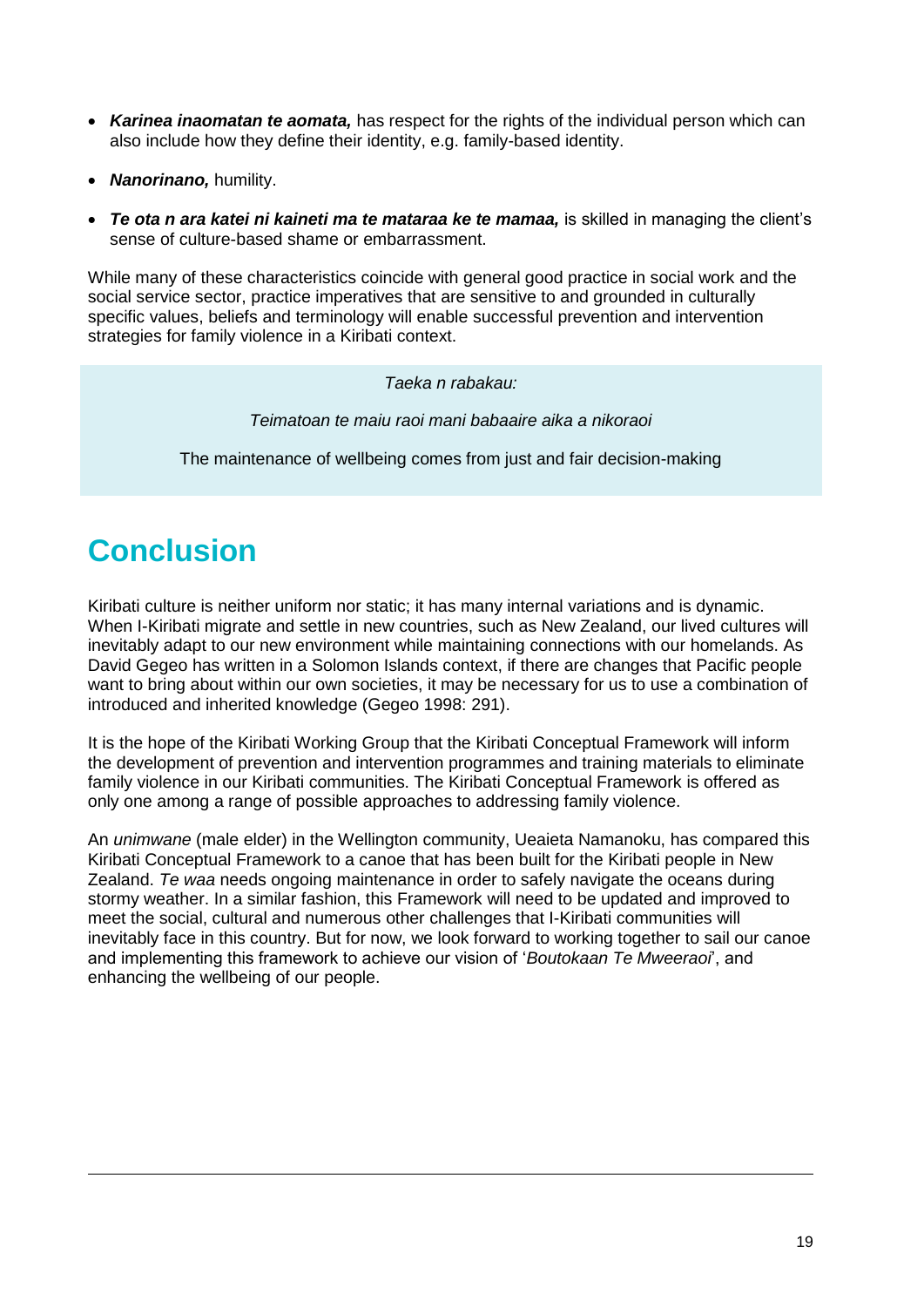### **References**

Brewis, A (1992). *Age and Infertility: An Ethnodemographic Study from Butaritari Atoll*. PhD thesis, University of Arizona, Tucson.

Brewis, A (2001). Gender conflict and co-operation in reproductive decision-making in Micronesia. *The Journal of the Polynesian Society*, 110(4), 391–400.

Etekiera, K (1979). Te Aro, The New Religion. *Kiribati: Aspects of History*. Institute of Pacific Studies, University of the South Pacific and Ministry of Education, Training and Culture, Tarawa, 56–64.

Fedor, I (2012). *Cultural and National Identity in the Face of Climate Change: A Case Study of I-Kiribati Migrants in New Zealand*. Master degree thesis, University of Otago, Dunedin. [Online]. Available:

<http://otago.ourarchive.ac.nz/bitstream/handle/10523/2445/FedorIlka2012MA.pdf> (accessed 15 June 2015).

Gegeo, D W (1998). Indigenous knowledge and empowerment: Rural development examined from within. *The Contemporary Pacific*, 10(2), 289–316.

Gillard, M and Dyson, L (c2011). *Kiribati Migration to New Zealand: Experience, Needs and Aspirations*. Presbyterian Church of Aotearoa New Zealand, Auckland. Available: [http://presbyterian.org.nz/sites/default/files/gmo/kiribati/Kiribati\\_migration\\_to\\_New\\_Zealand.pdf](http://presbyterian.org.nz/sites/default/files/gmo/kiribati/Kiribati_migration_to_New_Zealand.pdf) (accessed 6 March 2015)

Griffen, V (1976). *Women Speak Out! A Report of the Pacific Women's Conference, October 27–November 2*. The Pacific Women's Conference, Suva.

Grimble, A (1952). *A Pattern of Islands*. John Murray, London.

Hempenstall, P and Rutherford, N (1984). *Protest and Dissent in the Colonial Pacific*. University of the South Pacific, Suva.

Kingi, V and Roguski, M (2011). *Pacific Prevention of Domestic Violence Programme: Update of Baseline In-Country Review, Kiribati Report*. Crime and Justice Research Centre, Victoria University of Wellington, Wellington.

Korauaba, T (2011). *Survey of Kiribati Households in New Zealand 2009–2010*. Pacific Micronesia Foundation, Auckland.

Koru, P K and Sullivan, G (eds) (1986). *Iango Mai Kiribati/Stories from Kiribati*. Kiribati Extension Centre, Tarawa and the Institute of Pacific Studies, University of the South Pacific, Suva.

Macdonald, B (2001). *Cinderellas of the Empire: Towards a History of Kiribati and Tuvalu*. Institute of Pacific Studies, University of the South Pacific, Suva.

Macpherson, C (1999). Will the real Samoans please stand up? Issues in diasporic Samoan identity. *New Zealand Geographer*, 55(2), 50–59.

Māhina-Tuai, K (2012). FIA (Forgotten in Action): *Pacific Islanders in the New Zealand Armed Forces. Tangata o le Moana: New Zealand and the People of the Pacific*, S Mallon, K Māhina-Tuai and D Salesa (eds). Te Papa Press, Wellington, 139–160.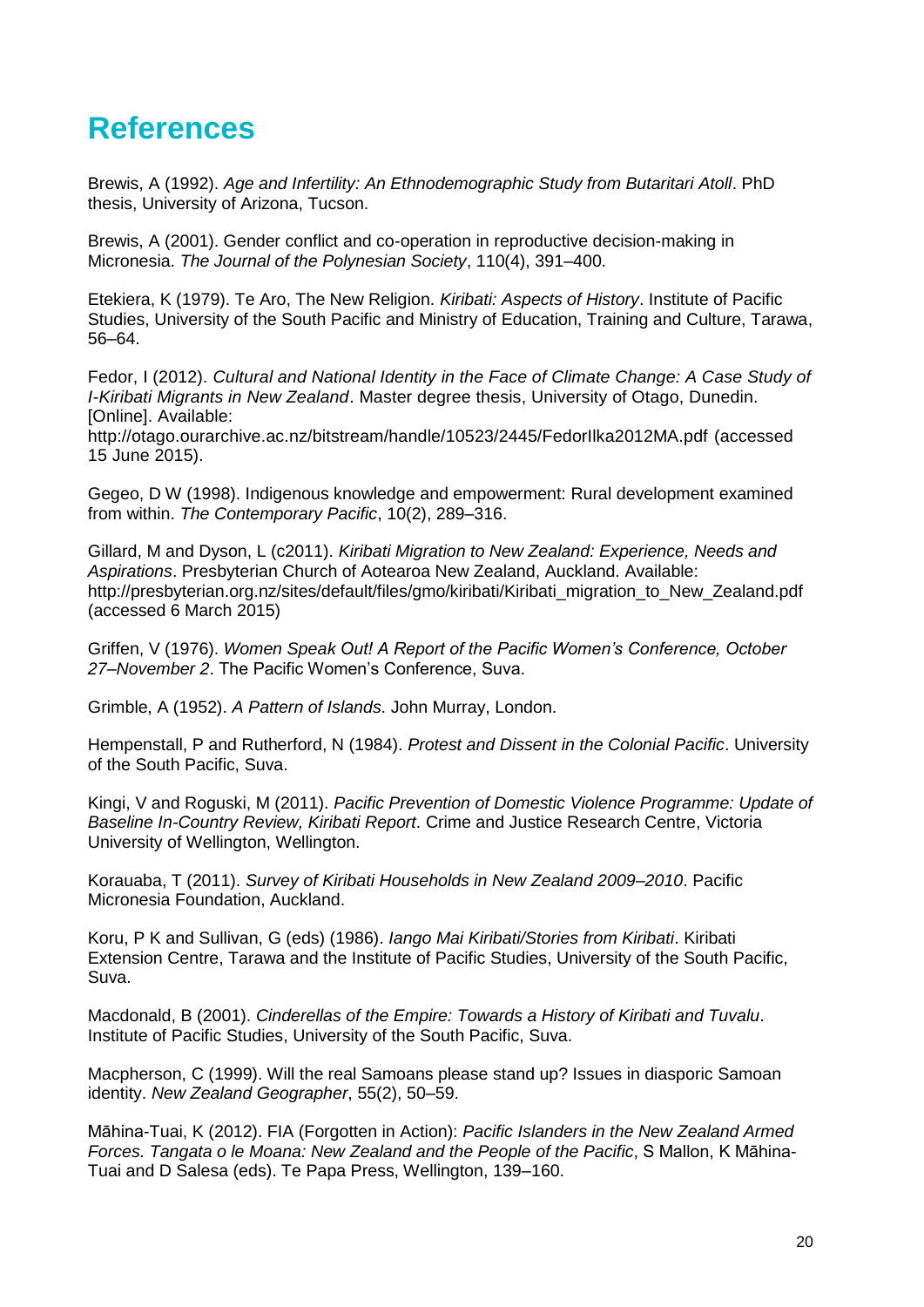Mansfield, H (2013). *Discourses of Vulnerability: Kiribati, I-Kiribati Women and Forced Migration Due to Climate Change*. MA thesis, Victoria University of Wellington, Wellington.

Maude, H E (1981). Tioba and the Tabiteuean religious wars. *The Journal of the Polynesian Society*, 90(3), 307–336.

Rose, S (2014). *Waves for Change: The Role of the South Tarawa-Based Women's Interest Program in the Decolonisation Process of the Gilbert Islands*. PhD thesis, Queensland University of Technology, Brisbane.

Sabatier, E (1971). *Gilbertese-English Dictionary*. South Pacific Commission Publications Bureau, Sydney.

Sabatier, E (1977). *Astride the Equator: An Account of the Gilbert Islands*. Oxford University Press, Melbourne.

Secretariat of the Pacific Community (2010). *Kiribati Family Health and Support Study: A Study on Violence Against Women and Children*. Secretariat of the Pacific Community, Noumea.

Shennan, J and Tekenimatang, M C (2005). *One and a Half Pacific Islands: Stories the Banaban People Tell of Themselves*. Victoria University Press, Wellington.

Tabe, T (2011). *Sapon Riki Ba Kain Toromon: A Study of the I-Kiribati Community in Solomon Islands*. MA portfolio, Center for Pacific Islands Studies, University of Hawai'i at Mānoa, Honolulu.

Tabokai, N (1993). The maneaba system. *Atoll Politics: The Republic of Kiribati*, H Van Trease (ed). Macmillan Brown Centre for Pacific Studies, the University of Canterbury, Christchurch and the Institute of Pacific Studies, University of the South Pacific, Suva, 23–29.

Takaio, A (1979). Control: 'E Taku Te Kamitina'. *Kiribati: Aspects of History*. Institute of Pacific Studies, University of the South Pacific, Tarawa and Ministry of Education, Training and Culture, Kiribati, 96–105.

Teaiwa, K M (2014). *Consuming Ocean Island: Stories of People and Phosphate from Banaba*. Indiana University Press, Bloomington.

Teaiwa, T (1995). 'Nei Nana' in *Searching for Nei Nim'anoa*. Suva, Fiji: Mana, South Pacific Creative Arts Society, 74–77.

Teaiwa, T (2007). Spitting images… or luck, accident and truth: Breaking the cycle of domestic violence, in *Shout Out: Women of Color Respond to Violence*, M Ochoa and B K Ige (eds). Seal Press, Emeryville, California, 323–328.

Thompson, R (1994). Britain, Germany, Australia and New Zealand in Polynesia. *Tides of History: The Pacific Islands in the Twentieth Century*. University of Hawaii Press, Honolulu, 71– 92.

United Nations Population Fund (2014). *Population and Development Profiles: Pacific Island Countries*. UNFPA Pacific Sub-Regional Office, Suva.

Uriam, K (2014). *My Coconut and My Land: Religious Paroxysm on Onotoa Island in the Defence of Identity*. Paper presented at the Pacific History Association Conference, Taitung, Taiwan.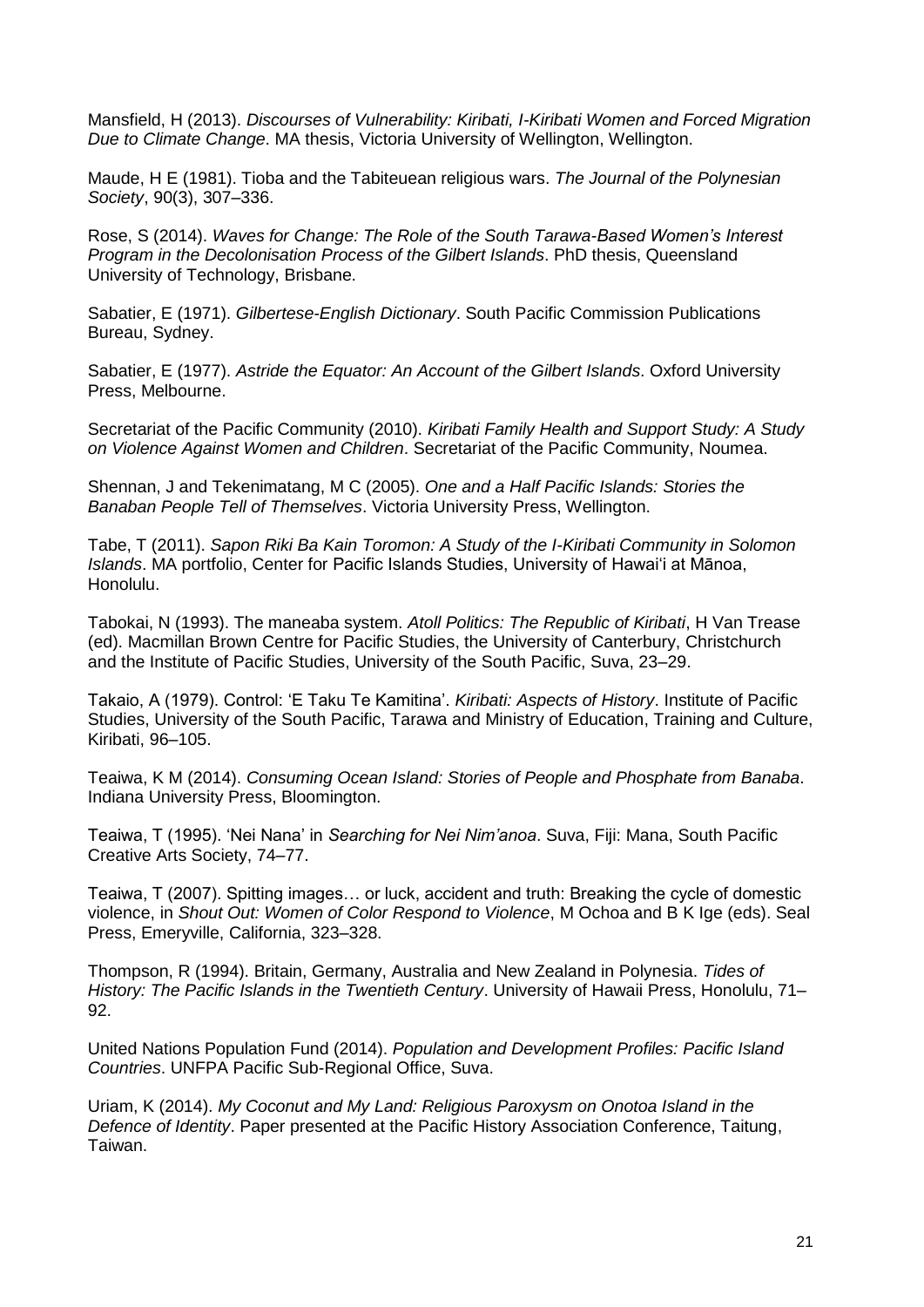# **Appendix A: Kiribati Conceptual Framework Working Group**

- Caulin Bureka, Blenheim
- John Corcoran, Auckland
- Louisa Humphry, Hamilton
- Kantei lotebatu, Auckland
- Sailosa Kabiriera, Wellington
- Fr. Tikoua Kautu, standing in for Invercargill
- Maria Kum-On Lucas, assistant boowi coordinator
- Teaoia Matatia, Hamilton
- Dr. Janet O'Connor, Auckland
- Marie Schmidt, (ex officio) Ministry of Social Development boowi coordinator
- Rose Namoori-Sinclair, facilitator
- Rereao Tabokai, Wellington
- Dr. Teresia Teaiwa, academic author
- Tom Tebuanna, Hamilton
- Kaimanga Tenanoa, Auckland
- Aari Tiaon, Wellington
- Teevi Tiim, Christchurch

### **Appendix B: Acknowledgment of feedback received**

- Caulin Bureka, on behalf of Blenheim Kiribati community
- Hegnes and Keith Dixon, Christchurch Kiribati community
- Charles Enoka, Auckland Kiribati community
- Kaimanga Kanono, Auckland Kiribati community
- Albert Laurence, Dunedin Kiribati community